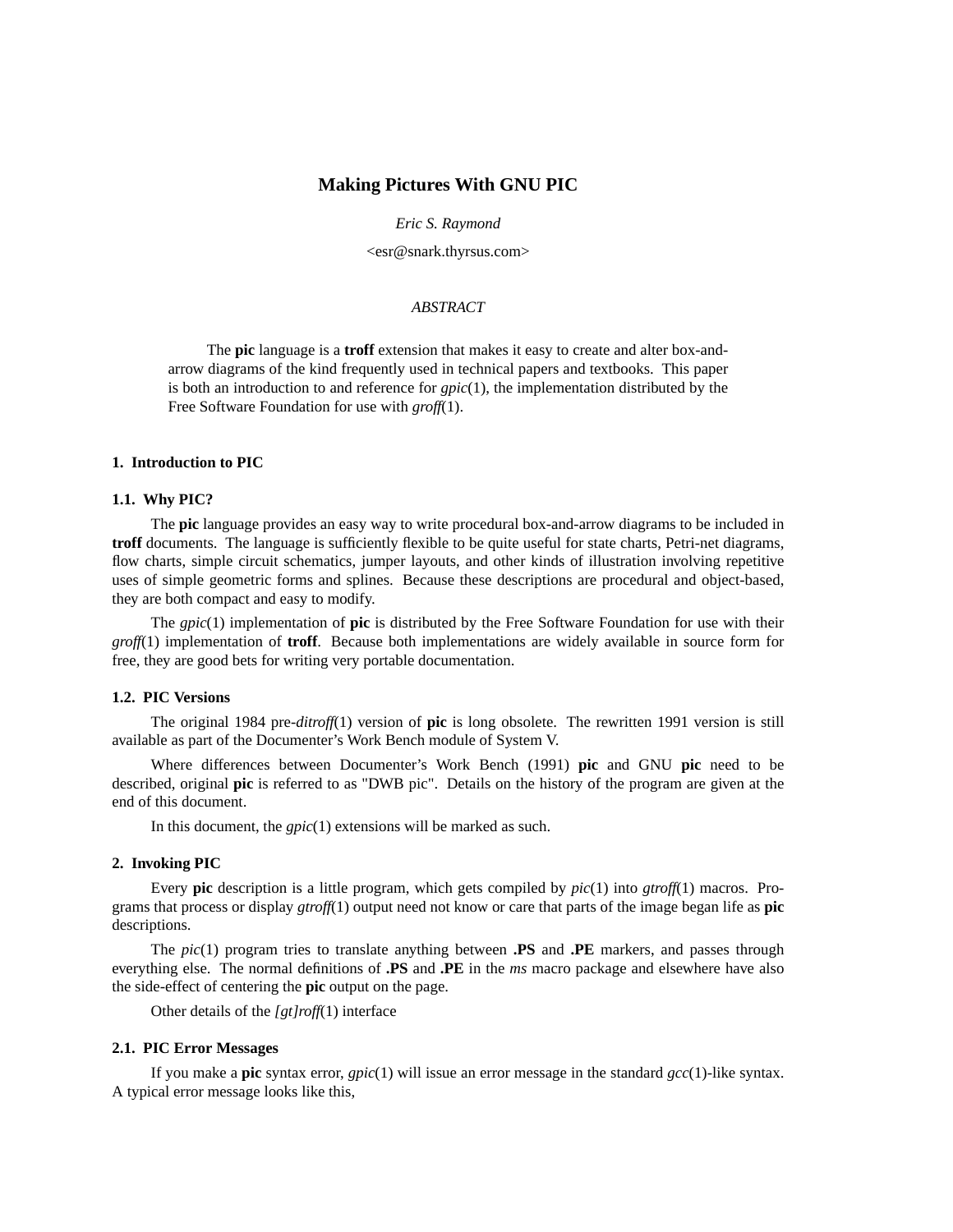pic:pic.ms:<nnn>: parse error before '<token>' pic:pic.ms:<nnn>: giving up on this picture

where  $\langle$ nnn $\rangle$  is a line number, and  $\langle$ token $\rangle$  is a token near (usually just after) the error location.

## **3. Basic PIC Concepts**

Pictures are described procedurally, as collections of objects connected by motions. Normally, **pic** tries to string together objects left-to-right in the sequence they are described, joining them at visually natural points. Here is an example illustrating the flow of data in **pic** processing:



Figure 3-1: Flow of **pic** data

This was produced from the following **pic** program:

```
.PS
ellipse "document";
arrow;
box "\fIpic\fP(1)"
arrow;
box width 1.2 "\fIgtbl\fP(1) or \fIgeqn\fP(1)" "(optional)" dashed;
arrow;
box "\fIgtroff\fP(1)";
arrow;
ellipse "PostScript"
.PE
```
This little program illustrates several **pic** basics. Firstly, we see how to invoke three object types; ellipses, arrows, and boxes. We see how to declare text lines to go within an object (and that text can have font changes in it). We see how to change the line style of an object from solid to dashed. And we see that a box can be made wider than its default size to accommodate more text (we'll discuss this facility in detail in the next section).

We also get to see **pic**'s simple syntax. Statements are ended by newlines or semicolons. String quotes are required around all text arguments, whether or not they contain spaces. In general, the order of command arguments and modifiers like "width 1.2" or "dashed" doesn't matter, except that the order of text arguments is significant.

Here are all but one of the basic **pic** objects at their default sizes:



Figure 3-2: Basic **pic** objects

The missing simple object type is a *spline*. There is also a way to collect objects into *block composites* which allows you to treat the whole group as a single object (resembling a box) for many purposes. We'll describe both of these later on.

The box, ellipse, circle, and block composite objects are *closed*; lines, arrows, arcs and splines are *open*. This distinction will often be important in explaining command modifiers.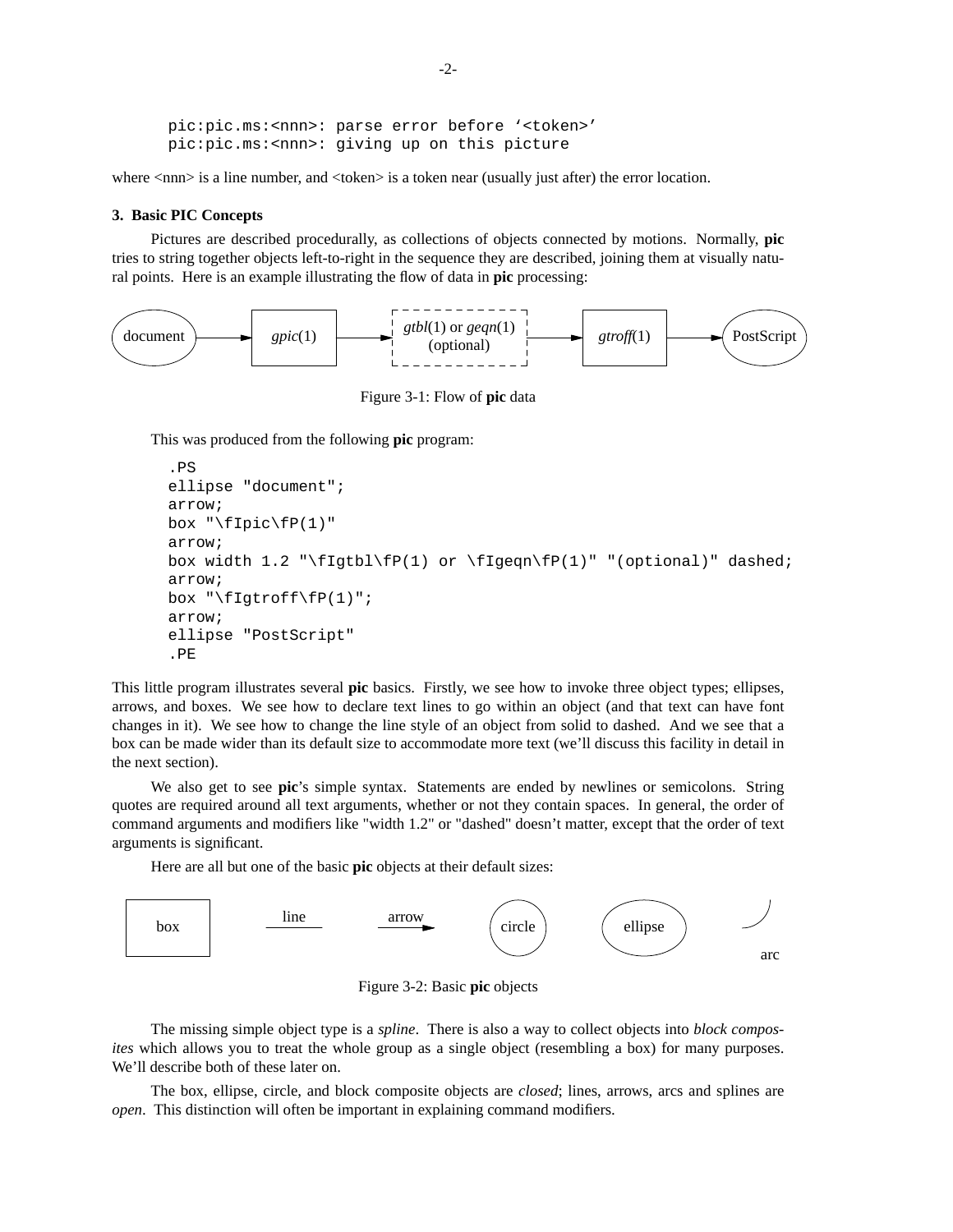Figure 3-2 was produced by the following **pic** program, which introduces some more basic concepts:

```
.PS
box "box";
move;
line "line" "";
move;
arrow "arrow" "";
move;
circle "circle";
move;
ellipse "ellipse";
move;
arc; down; move; "arc"
.PE
```
The first thing to notice is the *move* command, which moves a default distance (1/2 inch) in the current movement direction.

Secondly, see how we can also decorate lines and arrows with text. The line and arrow commands each take two arguments here, specifying text to go above and below the object. If you wonder why one argument would not do, contemplate the output of **arrow "ow!"**:

 $-w!$ 

Figure 3-3: Text centered on an arrow

When a command takes one text string, **pic** tries to place it at the object's geometric center. As you add more strings, **pic** treats them as a vertical block to be centered. The program

```
line "1";
line "1" "2";
line "1" "2" "3";
line "1" "2" "3" "4";
line "1" "2" "3" "4" "5";
```
for example, gives you this:



Figure 3-4: Effects of multiple text arguments

The last line of Figure 3.2's program, '**arc; down; move; "arc"**', describing the captioned arc, introduces several new ideas. Firstly, we see how to change the direction in which objects are joined. Had we written **arc; move; "arc"**, omitting **down** the caption would have been joined to the top of the arc, like this: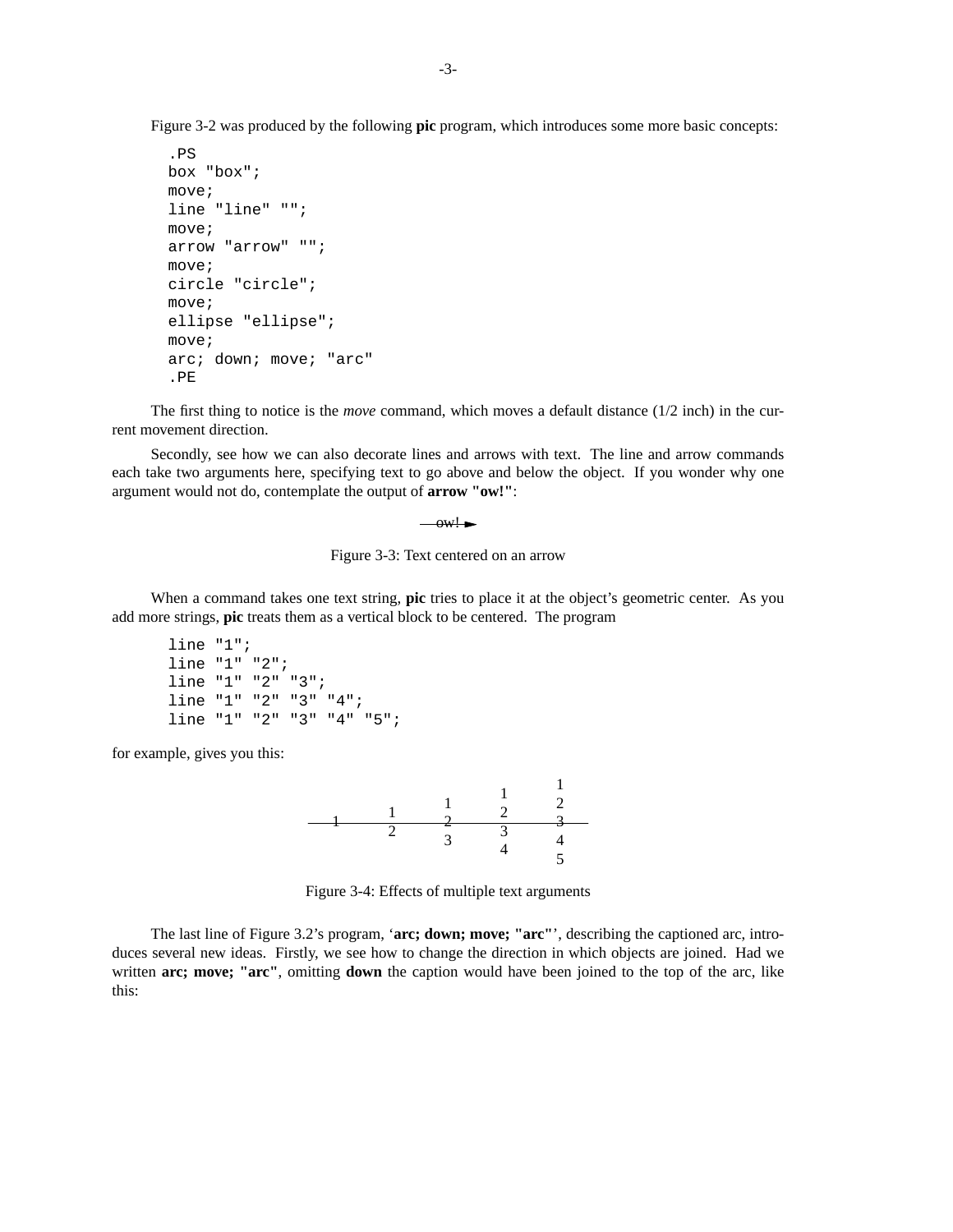-4-

```
arc
```
Figure 3-5: Result of **arc; move;**

This is because drawing an arc changes the default direction to the one its exit end points at. To reinforce this point, consider:



arc

Figure 3-6: Result of **arc cw; move;**

All we've done differently here is specify "cw" for a clockwise arc. Observe how it changes the default direction to down, rather than up.

Another good way to see this via with the following program:

line; arc; arc cw; line

which yields:



Figure 3-7: Result of **line; arc; arc cw; line**

Notice that we did not have to specify "up" for the second arc to be joined to the end of the first.

Finally, observe that a string, alone, is treated as text to be surrounded by an invisible box of a size either specified by width and height attributes or by the defaults **textwid** and **textht**. Both are initially zero (because we don't know the default font size).

## **4. Sizes and Spacing**

Sizes are specified in inches. If you don't like inches, it's possible to set a global style variable **scale** that changes the unit. Setting **scale = 2.54** will effectively change the internal unit to centimeters (all other size variable valuess will be scaled correspondingly).

### **4.1. Default Sizes of Objects**

Here are the default sizes for **pic** objects: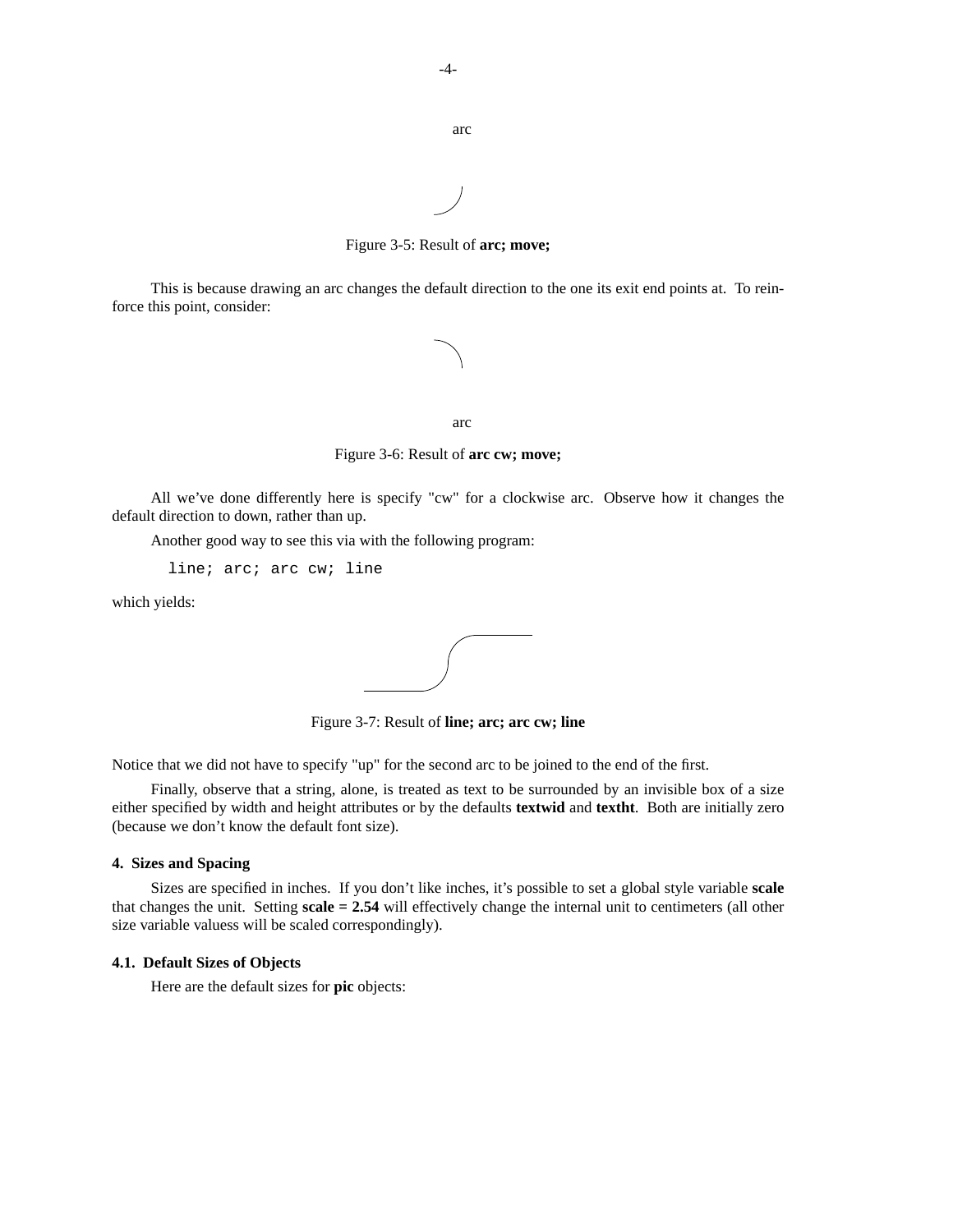| Object  | <b>Default Size</b>           |
|---------|-------------------------------|
| hox     | $0.75$ " wide by $0.5$ " high |
| circle  | $0.5"$ diameter               |
| ellipse | $0.75$ " wide by $0.5$ " high |
| arc     | $0.5"$ radius                 |
| line    | $0.5"$ long                   |
| arrow   | $0.5"$ long                   |

The simplest way to think about these defaults is that they make the other basic objects fit snugly into a default-sized box.

#### **4.2. Objects Do Not Stretch!**

Text is rendered in the current font with normal troff line spacing. Boxes, circles, and ellipses do *not* automatically resize to fit enclosed text. Thus, if you say **box "text far too long"** you'll get this:



Figure 4-1: Boxes do not automatically resize

which is probably not the effect you want.

#### **4.3. Resizing Boxes**

To change the box size, you can specify a box width with the "width" modifier:

this text is far too long for a default box



This modifier takes a dimension in inches. There is also a "height" modifier that will change a box's height. The **width** keyword may be abbreviated to **ewid**; the **height** keyword to **height**.

### **4.4. Resizing Other Object Types**

To change the size of a circle, give it a **rad** or **diam** modifier; this changes the radius or diameter of the circle, according to the numeric argument that follows.



Figure 4-3: Circles with increasing radii

The **move** command can also take a dimension, which just tells it how many inches to move in the current direction.

Ellipses are sized to fit in the rectangular box defined by their axes, and can be resized with **width** and **height** like boxes.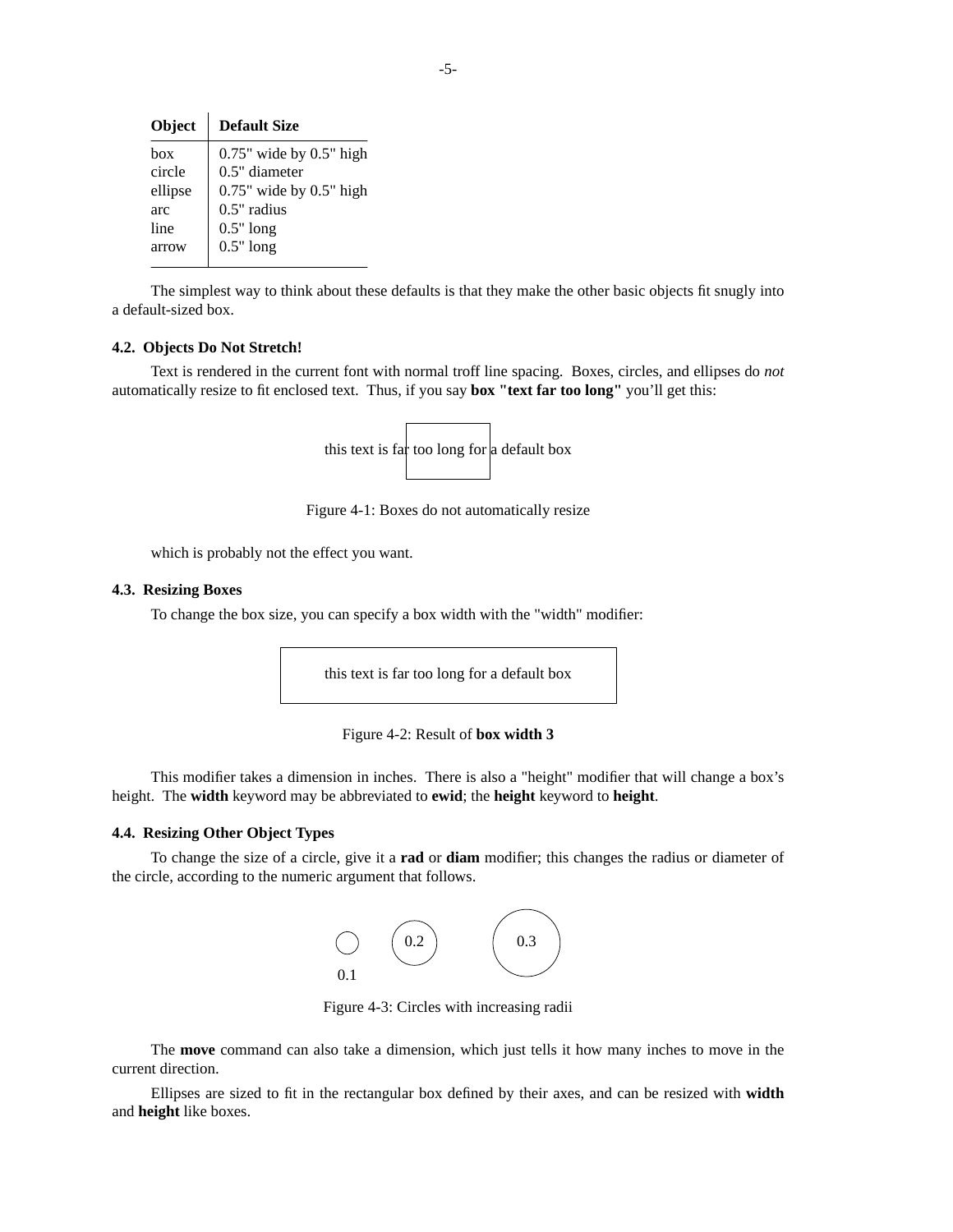

Figure 4-4: **arc rad** with increasing radii

Observe that because an arc is defined as a quarter circle, increasing the radius also increases the size of the arc's bounding box.

## **4.5. The 'same' Keyword**

In place of a dimension specification, you can use the keyword **same**. This gives the object the same size as the previous one of its type. As an example, the program

```
.PS
box; box wid 1 ht 1; box same; box
.PE
```
gives you



Figure 4-5: The **same** keyword

### **5. Generalized Lines and Splines**

#### **5.1. Diagonal Lines**

It is possible to specify diagonal lines or arrows by adding multiple **up**, **down**, **left**, and **right** modifiers to the line object. Any of these can have a multiplier. To understand the effects, think of the drawing area as being gridded with standard-sized boxes.



Figure 5-1: Diagonal arrows (dotted boxes show the implied 0.5-inch grid)

#### **5.2. Multi-Segment Line Objects**

A "line" or "arrow" object may actually be a path consisting of any number of segments of varying lengths and directions. To describe a path, connect several line or arrow commands with the keyword **then**.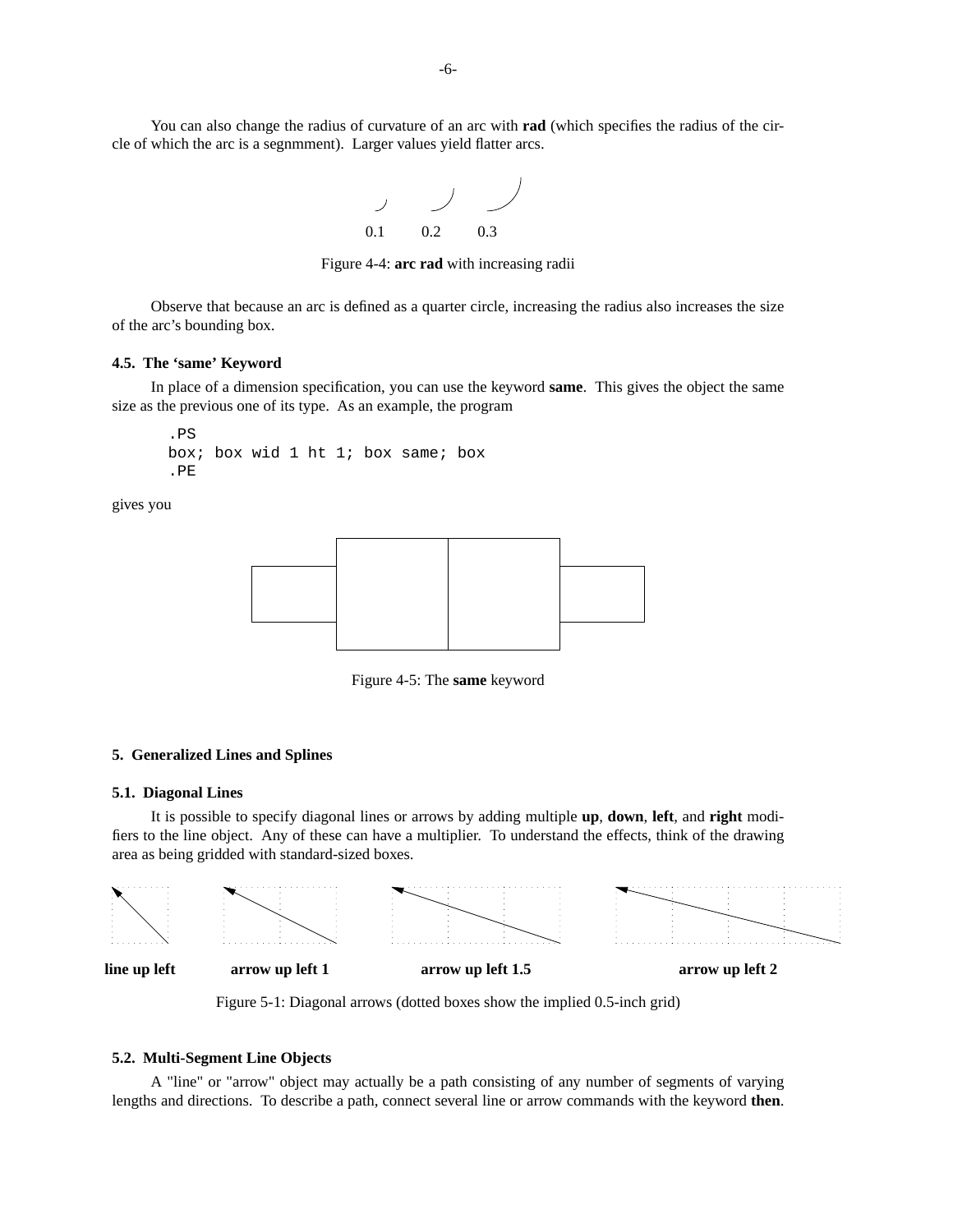

Figure 5-2: **line right 1 then down .5 left 1 then right 1**

## **5.3. Spline Objects**

If you start a path with the **spline** keyword, the path vertices are treated as control points for a spline curve fit.



Figure 5-3: **spline right 1 then down .5 left 1 then right 1**

You can describe many natural-looking but irregular curves this way. For example:





spline right then up then left then down ->; spline left then up right then down right ->;

Figure 5-4: Two more spline examples

Note the arrow decorations. Arrowheads can be applied naturally to any path-based object, line or spline. We'll see how in the next section.

## **6. Decorating Objects.**

## **6.1. Dashed Objects**

We've already seen that the modifier **dashed** can change the line style of an object from solid to dashed. GNU gpic permits you to dot or dash ellipses, circles, and arcs (and splines in  $\pi$  mode only); some versions of DWB may only permit dashing of lines and boxes. It's possible to change the dash interval by specifying a number after the modifier.

| default<br>таин | $\frac{1}{2}$ 0.05 | 0.1 |  |
|-----------------|--------------------|-----|--|
|                 |                    |     |  |

|  | Figure 6-1: Dashed objects |  |
|--|----------------------------|--|
|  |                            |  |

### **6.2. Dotted Objects**

Another available qualifier is **dotted**. GNU **gpic** permits you to dot or dash ellipses, circles, and arcs (and splines in  $\alpha$  mode only); some versions of DWB may only permit dashing of lines and boxes. It too can be suffixed with a number to specify the interval between dots: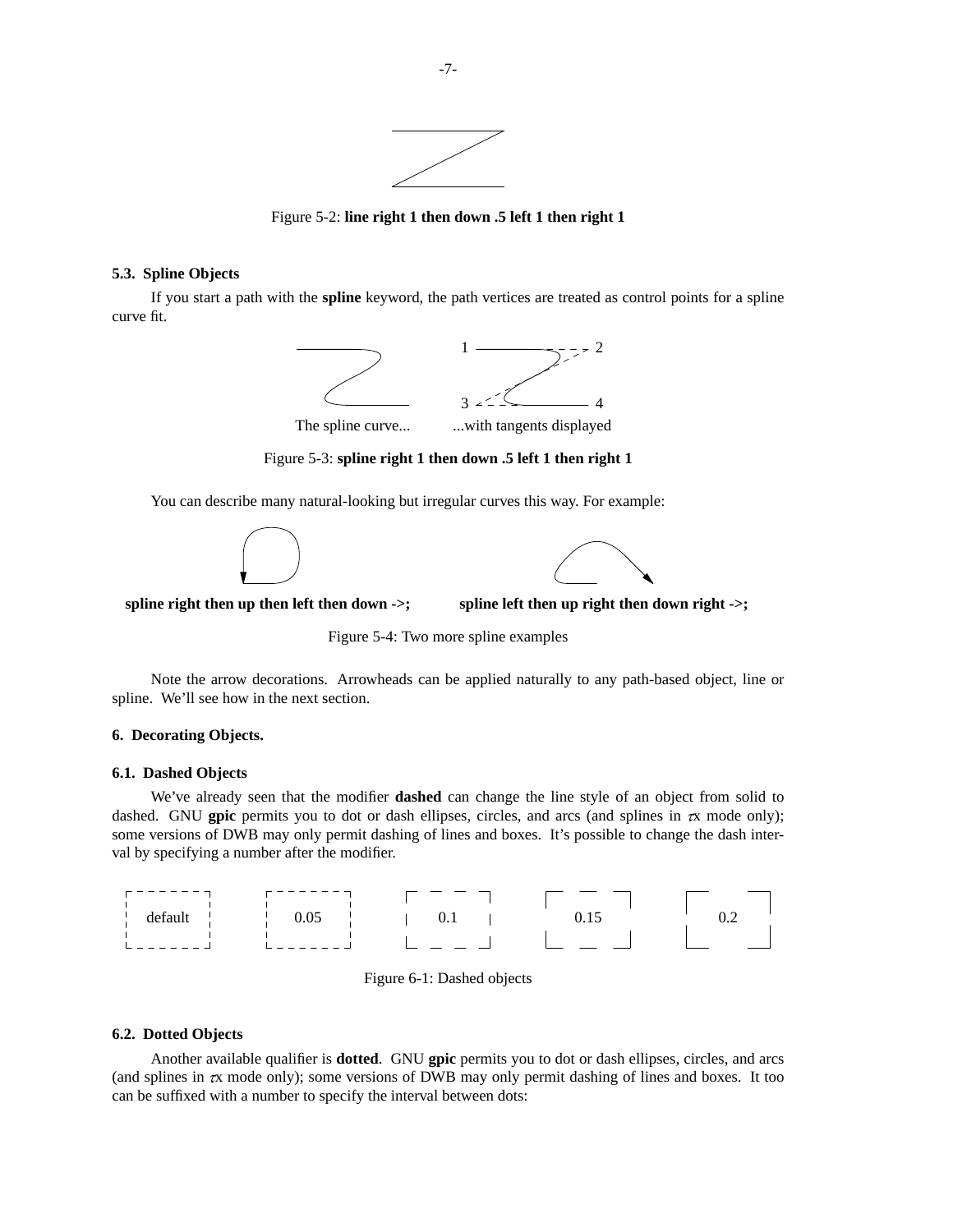| .                        | . |   | restaurante de la construcción de la construcción de la construcción de la construcción de la construcción de |  |
|--------------------------|---|---|---------------------------------------------------------------------------------------------------------------|--|
|                          |   |   |                                                                                                               |  |
|                          |   |   |                                                                                                               |  |
| $\overline{\phantom{a}}$ |   |   |                                                                                                               |  |
|                          |   |   |                                                                                                               |  |
|                          |   |   |                                                                                                               |  |
|                          |   |   |                                                                                                               |  |
| .                        | . | . | the contract of the contract of the contract of the contract of the contract of<br>$\sim$ $\sim$ $\sim$       |  |

Figure 6-2: Dotted objects

## **6.3. Rounding Box Corners**

It is also possible, in GNU **gpic** only, to modify a box so it has rounded corners



Figure 6-3: **box rad** with increasing radius values;

Radius values higher than half the minimum box dimension are silently truncated to that value.

## **6.4. Arrowheads**

Lines and arcs can be decorated as well. Any line or arc (and any spline as well) can be decorated with arrowheads by adding one or more as modifiers:



Figure 6-4: Double-headed line made with **line <- ->**

In fact, the **arrow** command is just shorthand for **line ->**. And there is a double-head modifier <->, so the figure above could have been made with Wline <->.

Arrowheads have a **width** attribute, the distance across the rear; and a **height** attribute, the length of the arrowhead along the shaft.

Arrowhead style is controlled by the style variable **arrowhead**. The DWB and GNU versions interpret it differently. DWB defaults to open arrowheads and an **arrowhead** value of 2; the Kernighan paper says a value of 7 will make solid arrowheads. GNU **gpic** defaults to solid arrowheads and an **arrowhead** value of 1; a value of 0 will produce open arrowheads.

#### **6.5. Line Thickness**

It's also possible to change the line thickness of an object (this is a GNU extension, DWB **pic** doesn't support it.). The default thickness of the lines used to draw objects is controlled by the **linethick** variable. This gives the thickness of lines in points. A negative value means use the default thickness: in  $\alpha$  output mode, this means use a thickness of 8 milliinches; in  $\alpha$  output mode with the **-c** option, this means use the line thickness specified by **.ps** lines; in troff output mode, this means use a thickness proportional to the pointsize. A zero value means draw the thinnest possible line supported by the output device. Initially it has a value of -1. There is also a **thickness** attribute (which can be abbreviated to **thick**). For example, **circle thickness 1.5** would drawacircle using a line with a thickness of 1.5 points. The thickness of lines is not affected by the value of the **scale** variable, nor by any width or height given in the **.PS** line.

#### **6.6. Invisible Objects**

The modifier **invis** makes an object entirely invisible. This used to be useful for positioning text in an invisible object that is properly joined to neighboring ones. Newer DWB versions and GNU **pic** treat standalone text in exactly this way.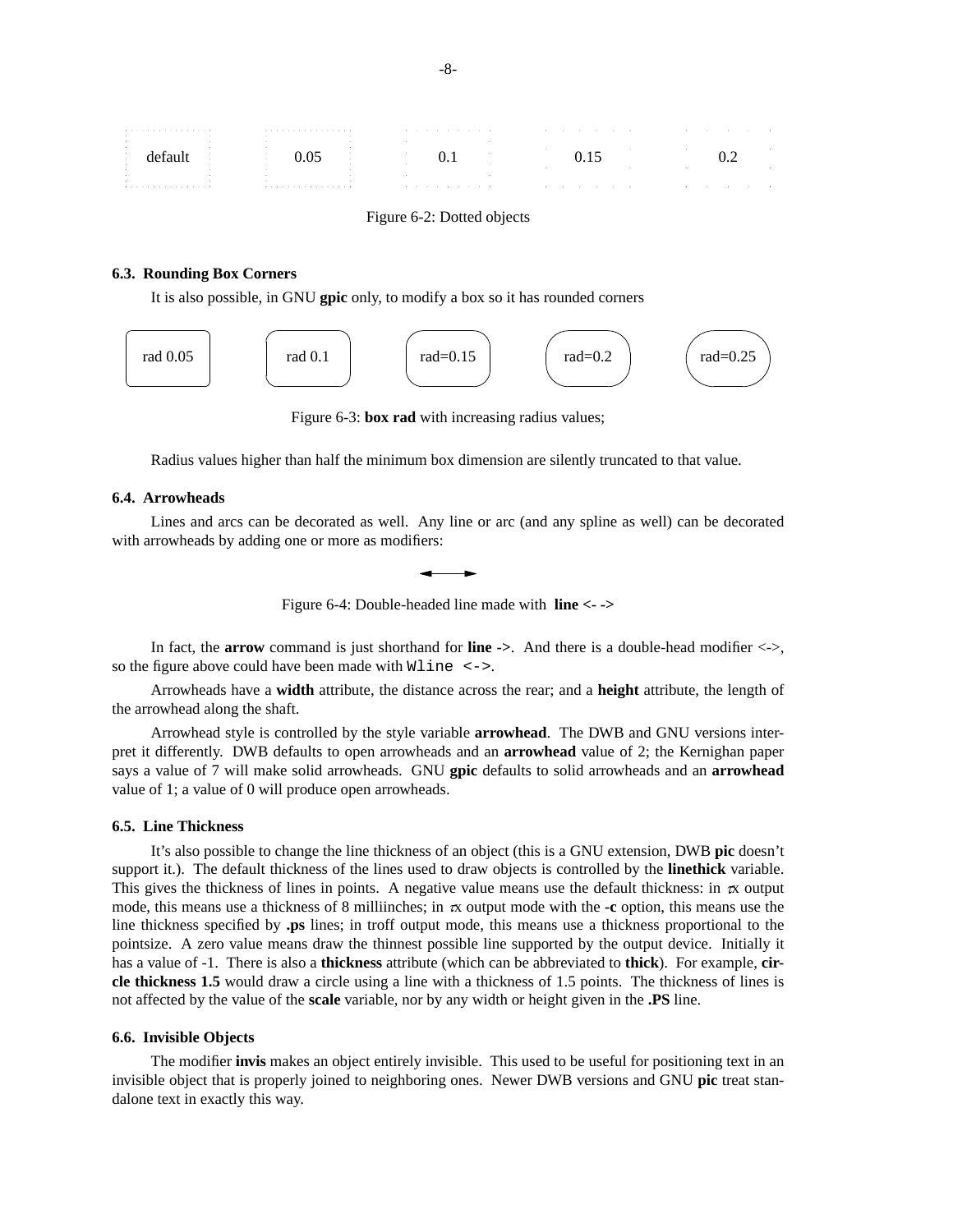#### **6.7. Filled Objects**

It is possible to fill boxes, circles, and ellipses. The modifier **fill[ed]** accomplishes this. You can suffix it with a fill value; the default is given by the stule variable **fillval**.

DWB **pic** and **gpic** have opposite conventions for fill values and different defaults. DWB **fillval** defaults to 0.3 and smaller values are darker; GNU **fillval** uses 0 for white and 1 for black.



Figure 6-5: **circle fill; move; circle fill 0.4; move; circle fill 0.9;**

GNU **gpic** makes some additional guarantees. A fill value greater than 1 can also be used: this means fill with the shade of gray that is currently being used for text and lines. Normally this will be black, but output devices may provide a mechanism for changing this. The invisible attribute does not affect the filling of objects. Any text associated with a filled object will be added after the object has been filled, so that the text will not be obscured by the filling.

The closed-object modifier **solid** is equivalent to **fill** with the darkest fill value (DWB **pic** had this capability but mentioned it only in a reference opinion).

#### **7. More About Text Placement**

By default, text is centered at the geometric center of the object it is associated with. The modifier **ljust** causes the left end to be at the specified point (which means that the text lies to the right of the specified place!), The modifier **rjust** puts the right end at the place. The modifiers **above** and **below** center the text one half line space in the given direction.

Text attributes can be combined:



Figure 7-1: Text attributes

What actually happens is that n text strings are centered in a box that is **textwid** wide by **textht** high. Both these variables are initially zero (that is **pic**'s way of not making assumptions about *[tg]roff*(1)'s default point size).

In GNU **gpic**, objects can have an **aligned** attribute. This will only work when the postprocessor is **grops**. Any text associated with an object having the **aligned** attribute will be rotated about the center of the object so that it is aligned in the direction from the start point to the end point of the object. Note that this attribute will have no effect for objects whose start and end points are coincident.

### **8. More About Direction Changes**

We've already seen how to change the direction in which objects are composed from rightwards to downwards. Here are some more illustrative examples: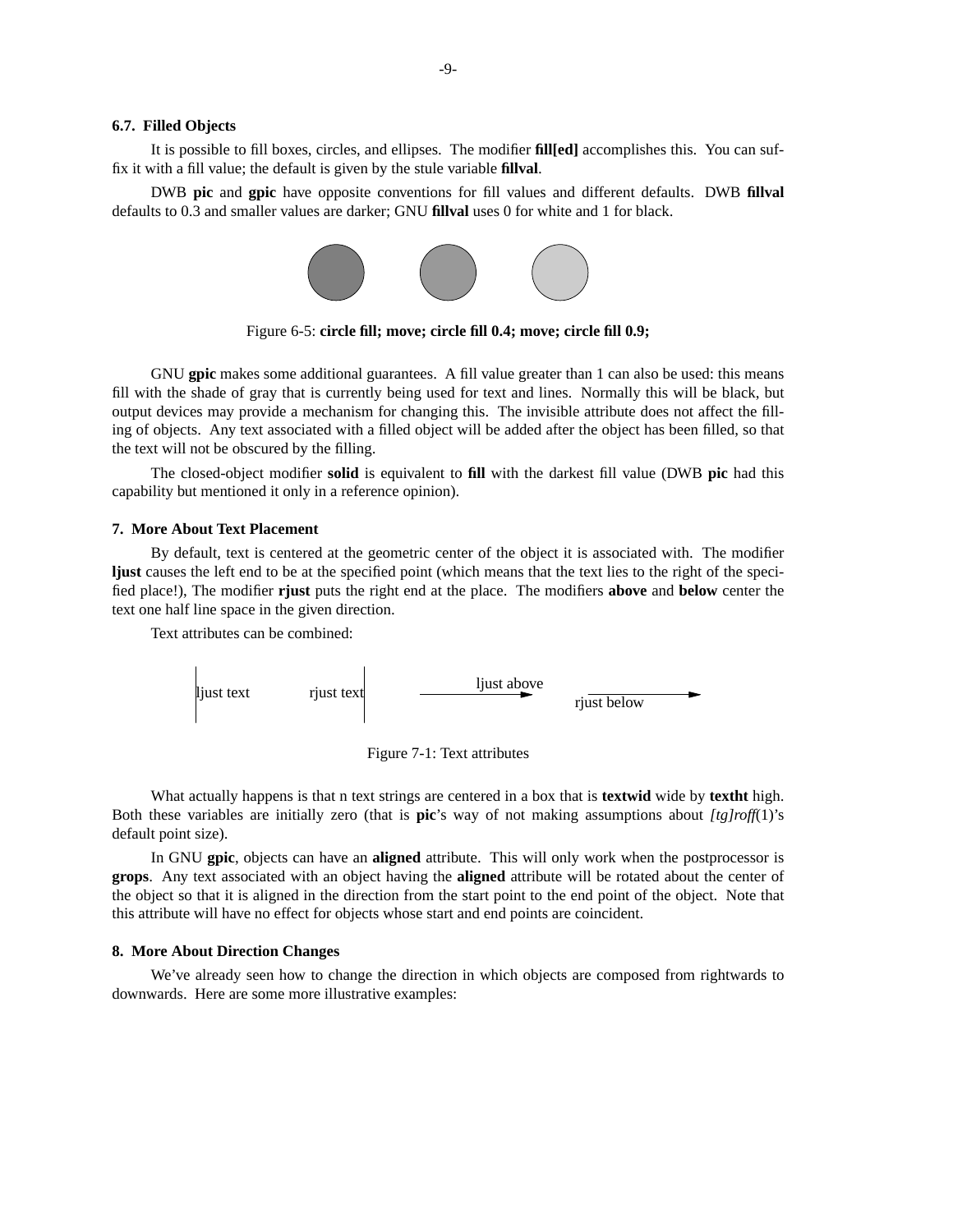**right; box; arrow; circle; arrow; ellipse**



**left; box; arrow; circle; arrow; ellipse**



Figure 8-1: Effects of different motion directions (right and left)

**down; box; arrow; circle; arrow; ellipse; up; box; arrow; circle; arrow; ellipse;**



Figure 8-2: Effects of different motion directions (up and down)

Something that may appear surprising happens if you change directions in the obvious way:



Figure 8-3: **box; arrow; circle; down; arrow; ellipse**

You might have expected that program to yield this: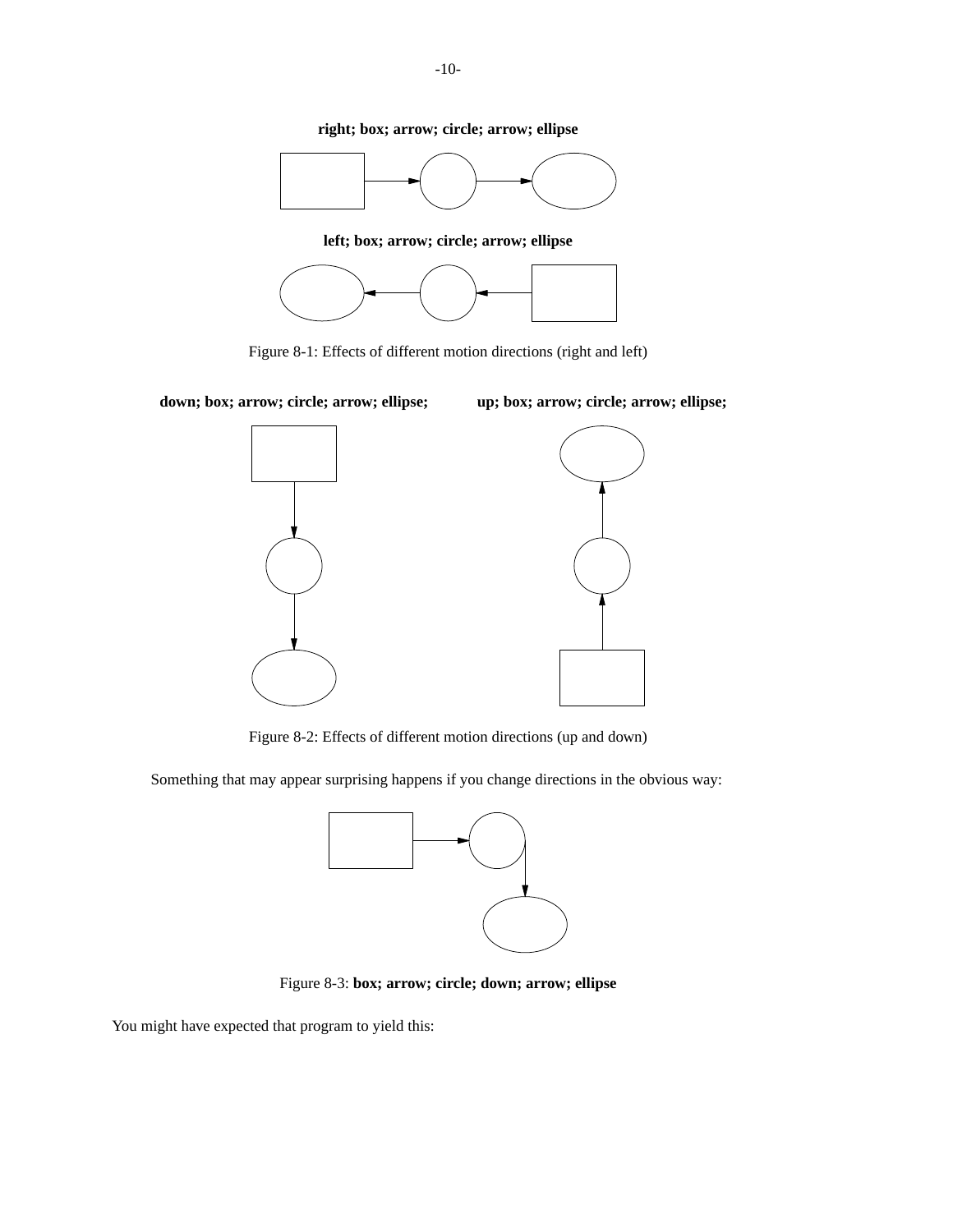

Figure 8-4: More intuitive?

But, in fact, to get Figure 8.3 you have to do this:

```
.PS
box;
arrow;
circle;
move to last circle .s;
down;
arrow;
ellipse
.PE
```
Why is this? Because the exit point for the current direction is already set when you draw the object. The second arrow in Figure 8.2 dropped downwards from the circle's attachment point for an object to be joined to the right.

The meaning of the command **move to last circle .s** should be obvious. In order to see how it generalizes, we'll need to go into detail on two important topics; locations and object names.

## **9. Naming Objects**

The most natural way to name locations in **pic** is relative to objects. In order to do this, you have to be able you have to be able to name objects. The **pic** language has rich facilities for this that try to emulate the syntax of English.

## **9.1. Naming Objects By Order Of Drawing**

The simplest (and generally the most useful) way to name an object is with a **last** clause. It needs to be followed by an object type name; **box**, **circle**, **ellipse**, **line**, **arrow**, **spline** or **[]** (the last type refers to a *composite object* which we'll discuss later). So, for example, the **last circle** clause in the program attached to Figure 9.1.3 refers to the last circle drawn.

More generally, objects of a given type are implicitly numbered (starting from 1). You can refer to (say) the third ellipse in the current picture with **3rd ellipse**, or to the first box as **1st box**, or to the fifth line as **5th line**.

Objects are also numbered backwards by type from the last one of You can say **2nd last box** to get the second-to-last box, or **3rd last ellipse** to get the third-to-last box.

In places where *n***th** *is allowed,* **'***expr***'th** *is also allowed. Note that* **'th** *is a single token: no space is allowed between the* **'** *and the* **th***. For example,*

```
for i = 1 to 4 do {
 line from 'i'th box.nw to 'i+1'th box.se
}
```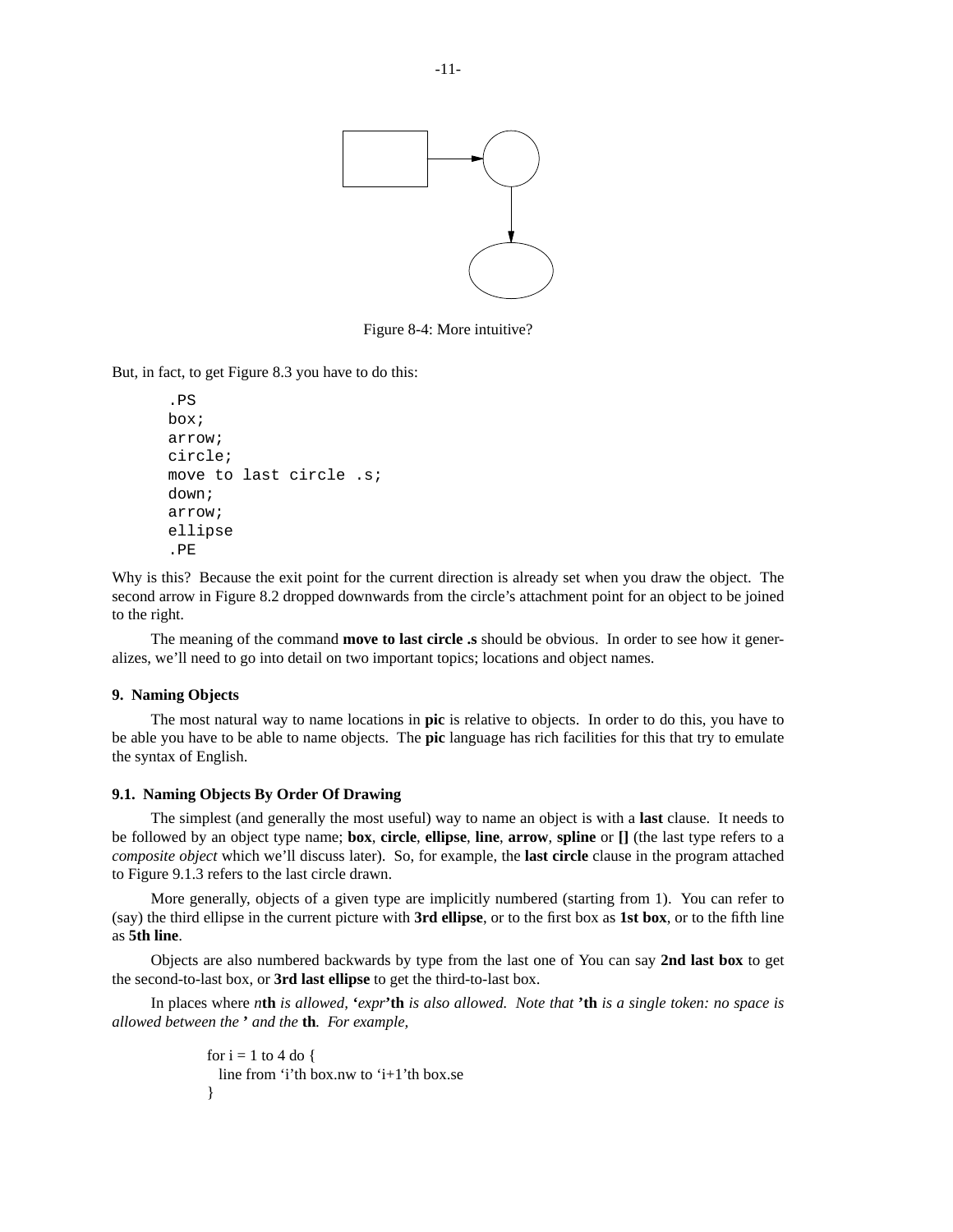#### **9.2. Naming Objects With Labels**

You can also specify an object by referring to a label. A label is a word (which must begin with a capital letter) followed by a colon; you declare it by placing it immediately before the object drawing command. For example, the program

```
.PS
A: box "first" "object"
move;
B: ellipse "second" "object"
move;
arrow left at A;
.PE
```
declares labels **A** and **B** for its first and second objects. Here's what that looks like:



Figure 9-1: Example of label use

The **at** statement in the fourth line uses the label **A** (the behavior of **at** will be explained in the next section). We'll see later on that labels are most useful for referring to block composite objects.

Labels are not constants but variables (you can view colon as a sort of assignment). You can say something like  $\mathbf{A} : \mathbf{A} + (1,0)$ ; and the effect will be to reassign the label  $\mathbf{A}$  to designate a position one inch to the right of its old value.

#### **10. Describing locations**

The location of points can be described in many different ways. All these forms are interchangeable as for as the **pic** language syntax is concerned; where you can use one, any of the others that would make semantic sense are allowed.

The special label **Here** always refers to the current position.

#### **10.1. Absolute Coordinates**

The simplest is absolute coordinates in inches; **pic** uses a Cartesian system with (0, 0) at the lower left corner of the virtual drawing surface for each picture (that is, X increases to the right and Y increases upwards). An absolute location may always be written in the conventional form as two comma-separated numbers surrounded by parentheses (and this is recommended for clarity). In contexts where it creates no ambiguity, the pair of X and Y coordinates suffices without punctuation.

It is a good idea to avoid absolute coordinates, however. They tend to make picture descriptions difficult to understand and modify. Instead, there are quite a number of ways to specify locations relative to **pic** objects and previous locations.

### **10.2. Locations Relative to Objects**

The symbol **here** always refers to the position of the last object drawn or the destination of the last **move**.

Alone and unqualified, a **last circle** or any other way of specifying a closed-object or arc location refers as a position to the geometric center of the object. Unqualified, the name of a line or spline object refers to the position of the object start.

Also, **pic** objects have quite a few named locations associated with them. One of these is the object center, which can be indicated (redundantly) with the suffix **.center** (or just **.c**). Thus, **last circle .center** is equivalent to **last circle**.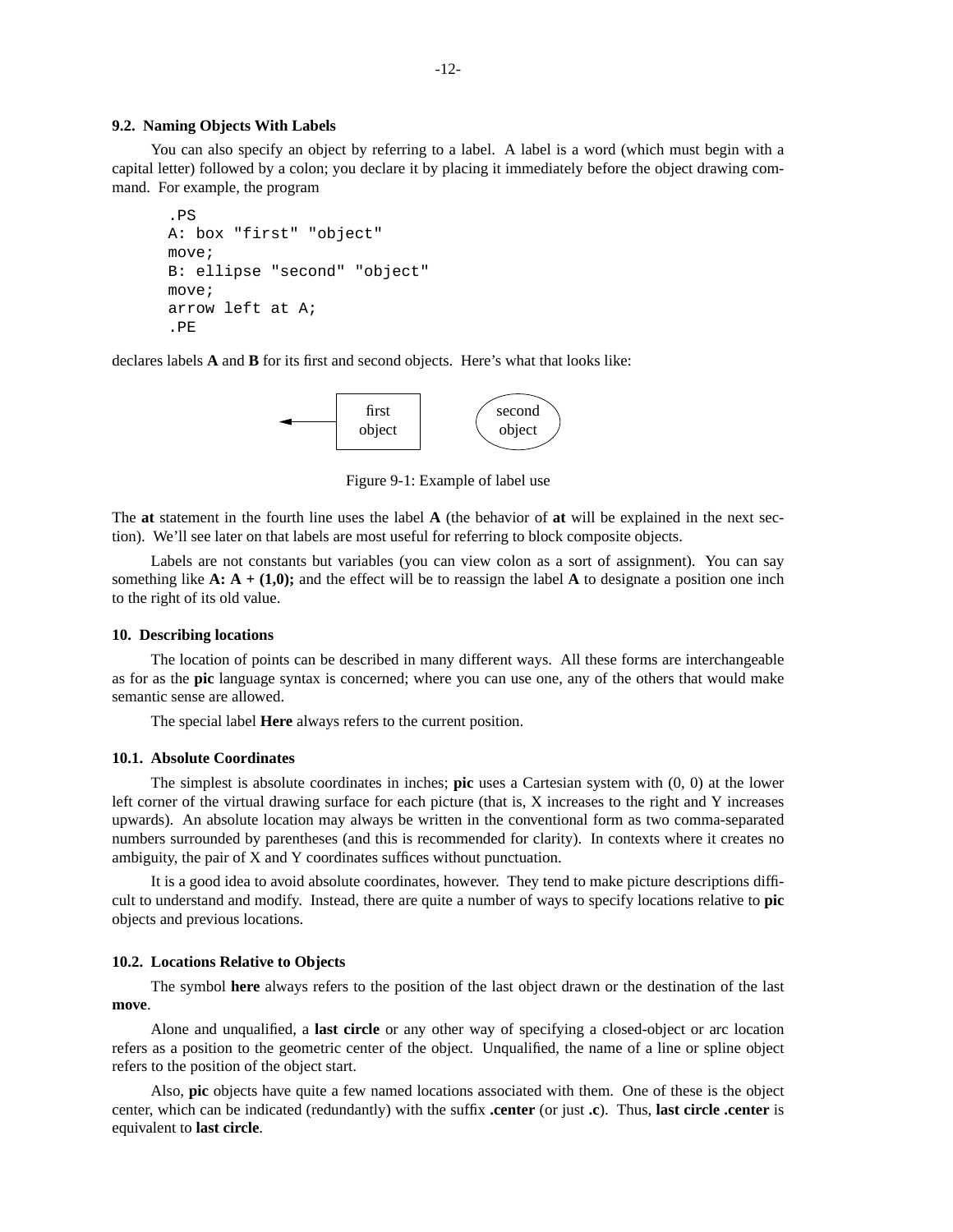### **10.2.1. Locations Relative to Closed Objects**

Every closed object (box, circle, ellipse, or block composite) also has eight compass points associated with it;



Figure 10-1: Compass points

these are the locations where eight compass rays from the geometric center would intersect the figure. So when we say **last circle .s** we are referring to the south compass point of the last circle drawn. The explanation of Figure 7.3's program is now complete.

(In case you dislike compass points, the names **.top**, **.bottom**, **.left** and **.right** are synonyms for **.n**, **.s**, **.e**, and **.w** respectively; they can even be abbreviated to **.t**, **.b**, **.l** and **.r**).

The names **center**, **top**, **bottom**, **left** and **right** can also be used (without the leading dot) in a prefix form marked by **of**; thus, **center of last circle and top of 2nd last ellipse are both valid object references.**

Arc objects also have compass point; they are the compass points of the implied circle.

### **10.2.2. Locations Relative to Open Objects**

Every open object (line, arrow, arc, or spline) has three named points; **.start**, **.center**, and **.end**. They can also be used without leading dots in the **of** prefix form. The center of an arc is the center of its circle, but the center of a line, path, or spline is halfway between its endpoints.



Figure 10-2: Special points on open objects

#### **10.3. Ways of Composing Positions**

Once you have two positions to work with, there are several ways to combine them to specify new positions.

#### **10.3.1. Vector Sums and Displacements**

Any two positions may be added or subtracted to yield a new position. The result is the conventional vector sum or difference of coordinates. For example, **last box .ne**  $+ (0.1, 0)$  is a valid position. This example illustrates a common use, to define a position slightly offset from a named one (say, for captioning purposes).

#### **10.3.2. Interpolation Between Positions**

A position may be interpolated between any two positions. The syntax is '*fraction* **of the way between** *position1* **and** *position2*.' For example, you can say **1/3 of the way between here and last ellipse .ne**. The fraction may be in numerator/denominator form or may be an ordinary number (values are *not*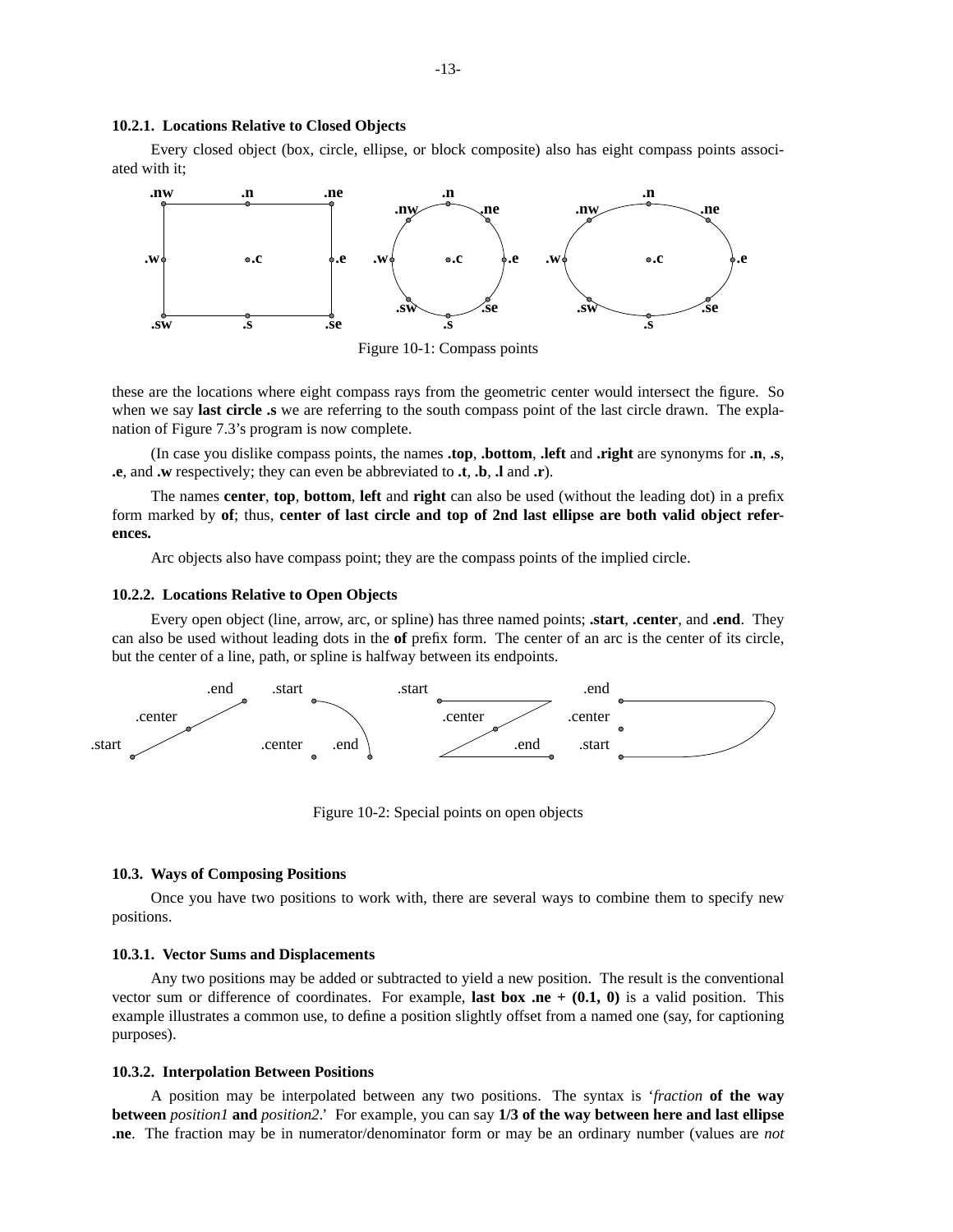restricted to [0,1]). As an alternative to this verbose syntax, you can say '*fraction* **<***position1* **,** *position2* $>$ .'; thus, the example could also be written **1/3** <here, last ellipse $>$ .



Figure 10-3: **P: 1/3 of the way between last arrow .start and last arrow .end**

This facility can be used, for example, to double connections.



Figure 10-4: Doubled arrows

You can get Figure 10-4 from the following program:

```
.PS
A: box "yin"; move;
B: box "yang";
arrow right at 1/4 <A.e,A.ne>;
arrow left at 1/4 <B.w,B.sw>;
.PE
```
Note the use of the short form for interpolating points.

#### **10.3.3. Projections of Points**

Given two positions  $p$  and  $q$ , the position  $(p, q)$  has the X coordinate of  $p$  and the Y coordinate of  $q$ . This can be helpful in placing an object at one of the corners of the virtual box defined by two other objects.



Figure 10-5: Using  $(x, y)$  composition

#### **10.4. Using Locations**

There are four ways to use locations; **at**, **from**, **to**, and **with**. All three are object modifiers; that is, you use them as suffixes to a drawing command.

The **at** modifier says to drawa closed object or arc with its center at the following location, or to draw a line/spline/arrow starting at the following location.

The **to** modifier can be used alone to specify a move destination. The **from** modifier can be used alone in the same way as **at**.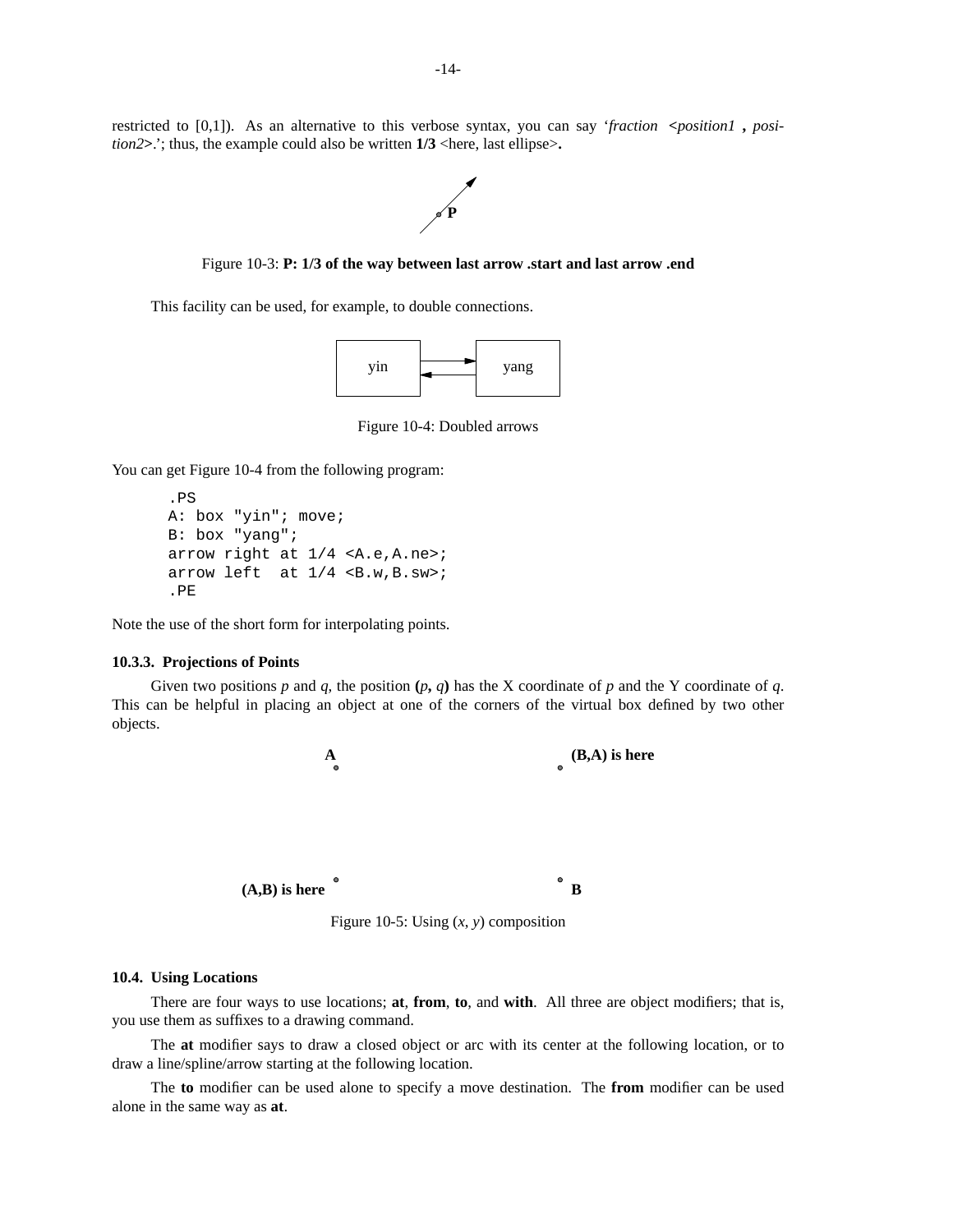The **from** and **to** modifiers can be used with a **line** or **arc** command to specify start and end points of the object. In conjunction with named locations, this offers a very flexible mechanism for connecting objects. For example, the following program

```
.PS
box "from"
move 0.75;
ellipse "to"
arc cw from 1/3 of the way \
    between last box .n and last box .ne to last ellipse .n;
.PE
```
yields:



Figure 10-6: A tricky connection specified with English-like syntax

The **with** modifier allows you to identify a named attachment point of an object with another point. This is very useful for connecting objects in a natural way. For an example, consider these two programs:



**box wid 0.5 ht 0.5; box wid 0.75 ht 0.75 box wid 0.5 ht 0.5; box wid 0.75 ht 0.75 with .sw at last box .se;**

Figure 10-7: Using the **with** modifier for attachments

### **10.5. The chop modifier**

When drawing lines between circles that don't intersect them at a compass point, it is useful to be able to shorten a line by the radius of the circle at either or both ends. Consider the following program:

```
.PS
circle "x"
circle "y" at 1st circle - (0.4, 0.6)
circle "z" at 1st circle + (0.4, -0.6)
arrow from 1st circle to 2nd circle chop
arrow from 2nd circle to 3rd circle chop
arrow from 3rd circle to 1st circle chop
.PE
```
It yields the following: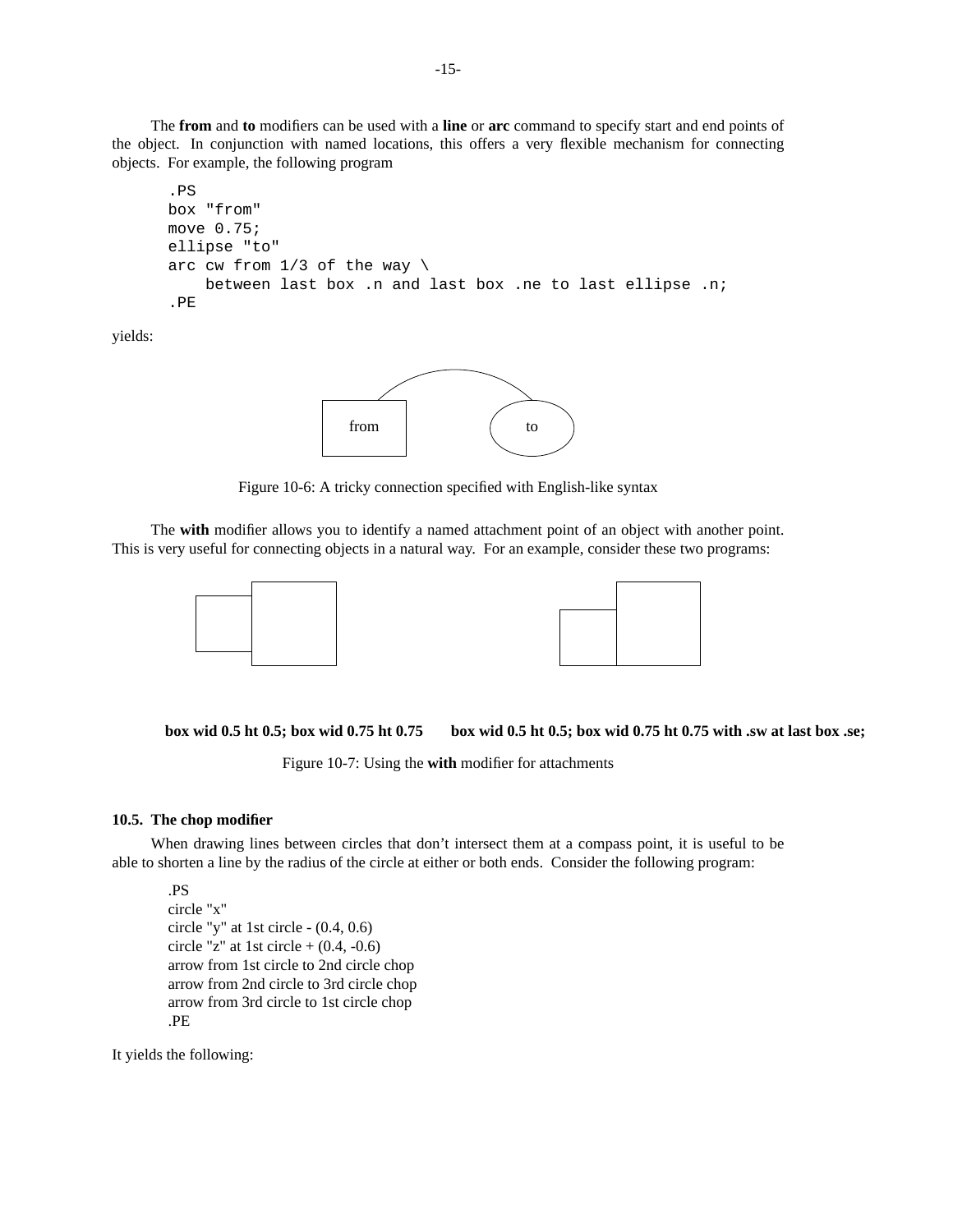

Figure 10-8: The **chop** modifier

Notice that the **chop** attribute moves arrowheads rather than stepping on them. By default, the **chop** modifier shortens both ends of the line by **circlerad**. By suffixing it with a number you can change the amount of chopping.

If you say **line ... chop** *r1* **chop** *r2* with *r1* and *r2* both numbers, you can vary the amount of chopping at both ends. You can use this in combination with trigonometric functions to write code that will deal with more complex intersections.

#### **11. Object Groups**

There are two different ways to group objects in **pic**; *brace grouping* and *block composites*.

## **11.1. Brace Grouping**

The simpler method is simply to group a set of objects within curly bracket or brace characters. On exit from this grouping, the current position and direction are restored to their value when the opening brace was encountered.

### **11.2. Block Composites**

A block composite object is created a series of commands enclosed by square brackets. The composite can be treated for most purposes like a single closed object, with the size and shape of its bounding box. Here is an example. The program fragment

```
A: [
    circle;
    line up 1 at last circle .n;
    line down 1 at last circle .s;
    line right 1 at last circle .e;
    line left 1 at last circle .w;
    box dashed with .nw at last circle .se + (0.2, -0.2);
    Caption: center of last box;
]
```
yields the block in figure 11-1, which we show both with and without its attachment points. The block's location becomes the value of **A**.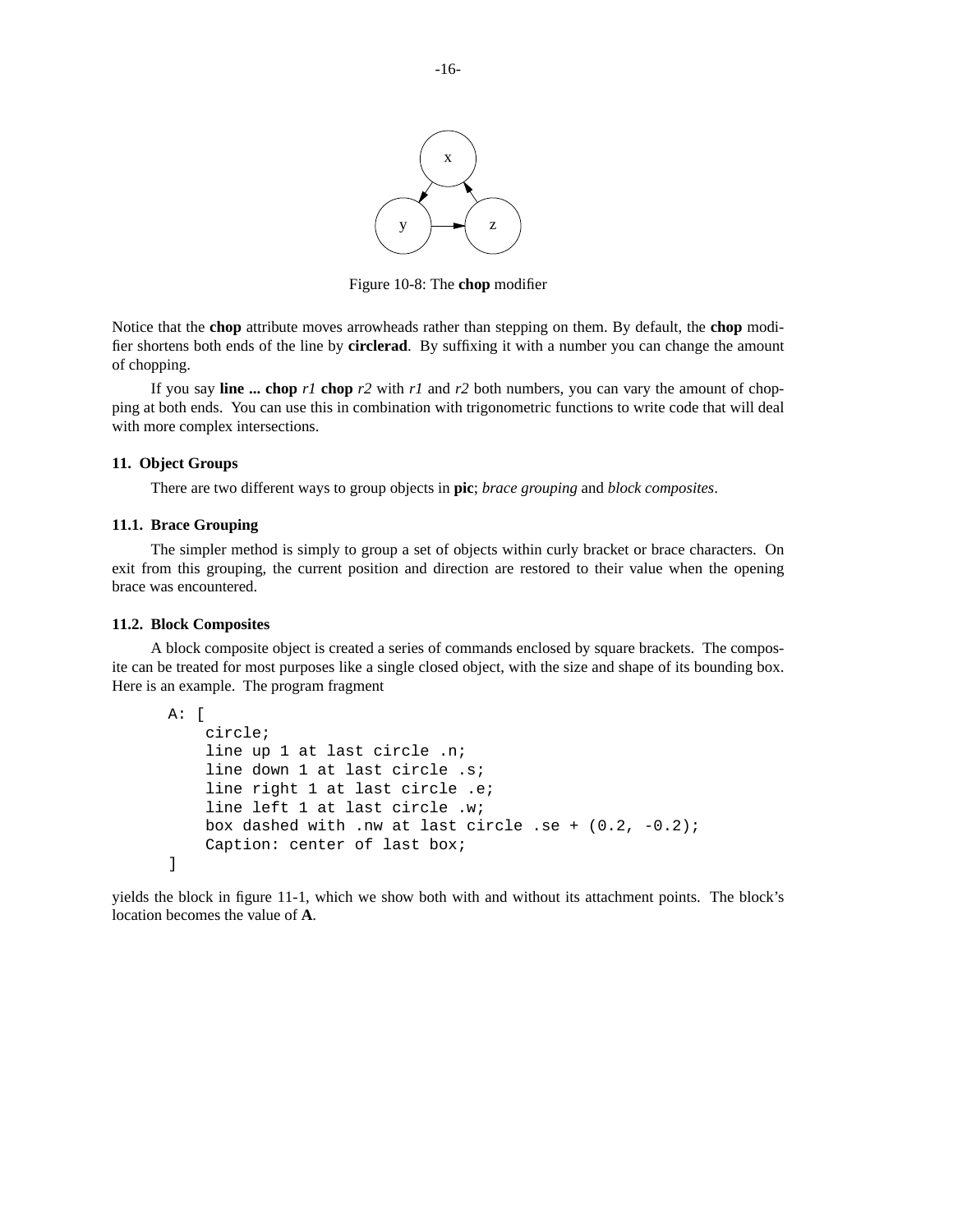

Figure 11-1: A sample composite object

To refer to one of the composite's attachment points, you can say (for example) **A .s**. For purposes of object naming, composites are a class. You could write **last [] .s** as an equivalent refrence, usable anywhere a location is needed. This construction is very important for putting together large, multi-part diagrams.

Blocks are also a variable-scoping mechanism, like a *groff*(1) environment. All variable assignments done inside a block are undone at the end of it. To get at values within a block, write a name of the block followed by a dot, followed by the variable or label you want. For example, we could refer the the center of the box in the above composite as **last [] .Caption** or **A.Caption**.

This kind of reference to a label can be used in any way any other location can be. For example, if we added **"Hi!" at A.Caption** the result would look like this:



Figure 11-2: Adding a caption using interior labeling

You can also use interior labels in either part of a **with** modifier. This means that the example composite could be placed relative to its caption box by a command containing **with A.Caption at**.

Blocks may be nested. This means you can use block attachment points to build up complex diagrams hierarchically, from the inside out. Note that **last** and the other sequential naming mechanisms don't look inside blocks, so if you have a program that looks like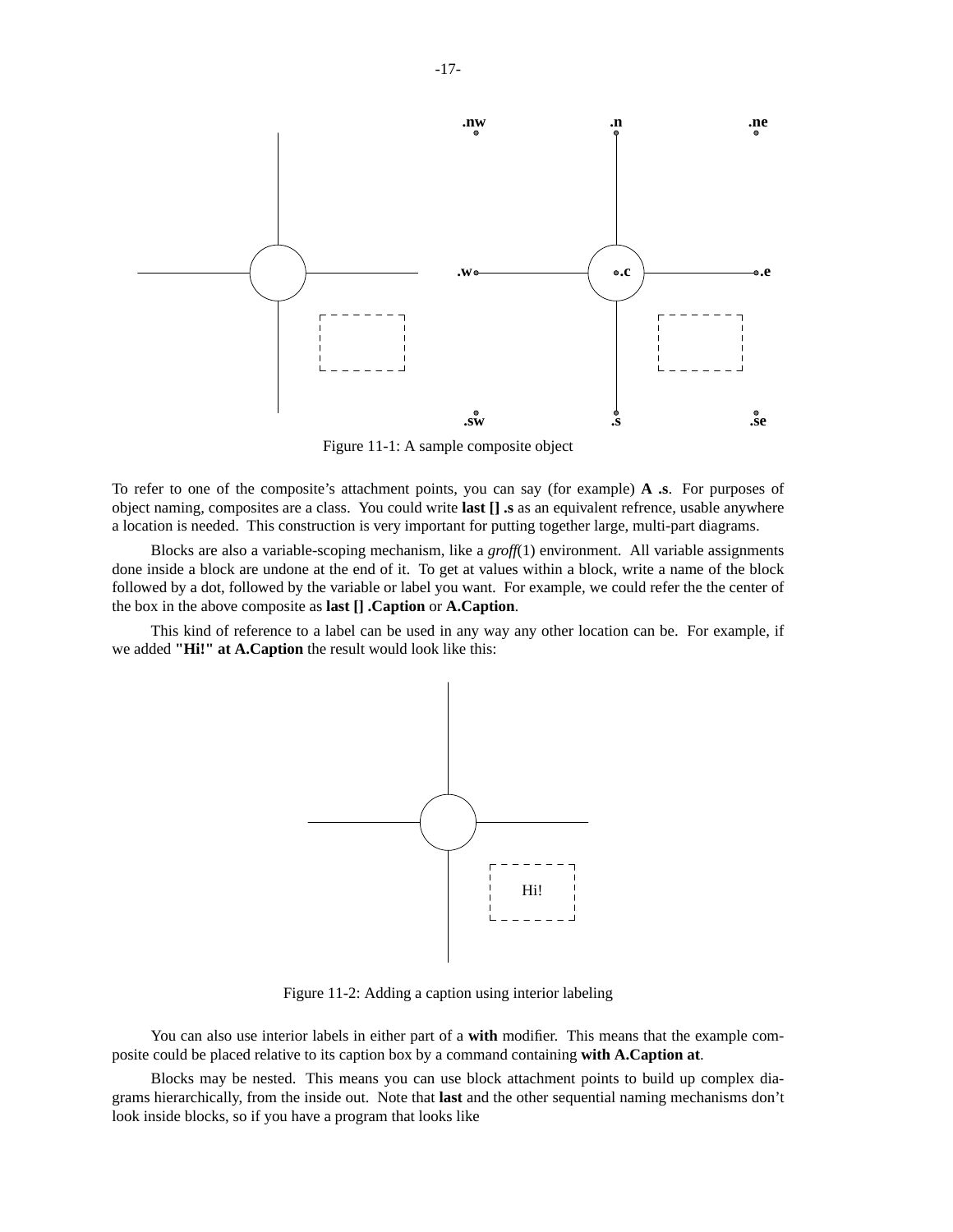```
.PS
P: [box "foo"; ellipse "bar"];
Q: [
    [box "baz"; ellipse "quxx"]
    "random text";
   ]
arrow from 2nd last [];
.PE
```
the arrow in the last line will be attached to object **P**, not object **Q**.

In DWB **pic**, only references one level deep into enclosed blocks were permitted. GNU **gpic** removes this restriction.

The combination of block variable scoping, assignability of labels and the macro facility that we'll describe later on can be used to simulate functions with local variables (just wrap the macro body in block braces).

## **12. Style Variables**

There are a number of global style variables in **pic** that can be used to change its overall behavior. We've mentioned several of them in previous sections. They're all described here. For each variable, the default is given.

| <b>Style Variable</b> | <b>Default</b> | <b>What It Does</b>                           |
|-----------------------|----------------|-----------------------------------------------|
| boxht                 | 0.5            | Default height of a box                       |
| boxwid                | 0.75           | Default height of a box                       |
| lineht                | 0.5            | Default length of vertical line               |
| linewid               | 0.75           | Default length of horizontal line             |
| arcrad                | 0.25           | Default radius of an arc                      |
| circlerad             | 0.25           | Default radius of a circle                    |
| ellipseht             | $0.5^{\circ}$  | Default height of an ellipse                  |
| ellipsewid            | 0.75           | Default width of an ellipse                   |
| moveht                | 0.5            | Default length of vertical move               |
| movewid               | 0.75           | Default length of horizontal move             |
| textht                | $\theta$       | Default height of box enclosing a text object |
| textwid               | 0              | Default width of box enclosing a text object  |
| arrowht               | 0.1            | Length of arrowhead along shaft               |
| arrowwid              | 0.05           | Width of rear of arrowhead                    |
| arrowhead             |                | Enable/disable arrowhead filling              |
| dashwid               | 0.05           | Interval for dashed lines                     |
| maxpswid              | 11             | Maximum width of picture                      |
| maxpsht               | 8.5            | Maximum height of picture                     |
| scale                 | 1              | Unit scale factor                             |
| fillval               | 0.5            | Default fill value                            |
|                       |                |                                               |

Any of these variables can be set with a simple assignment statement. For example: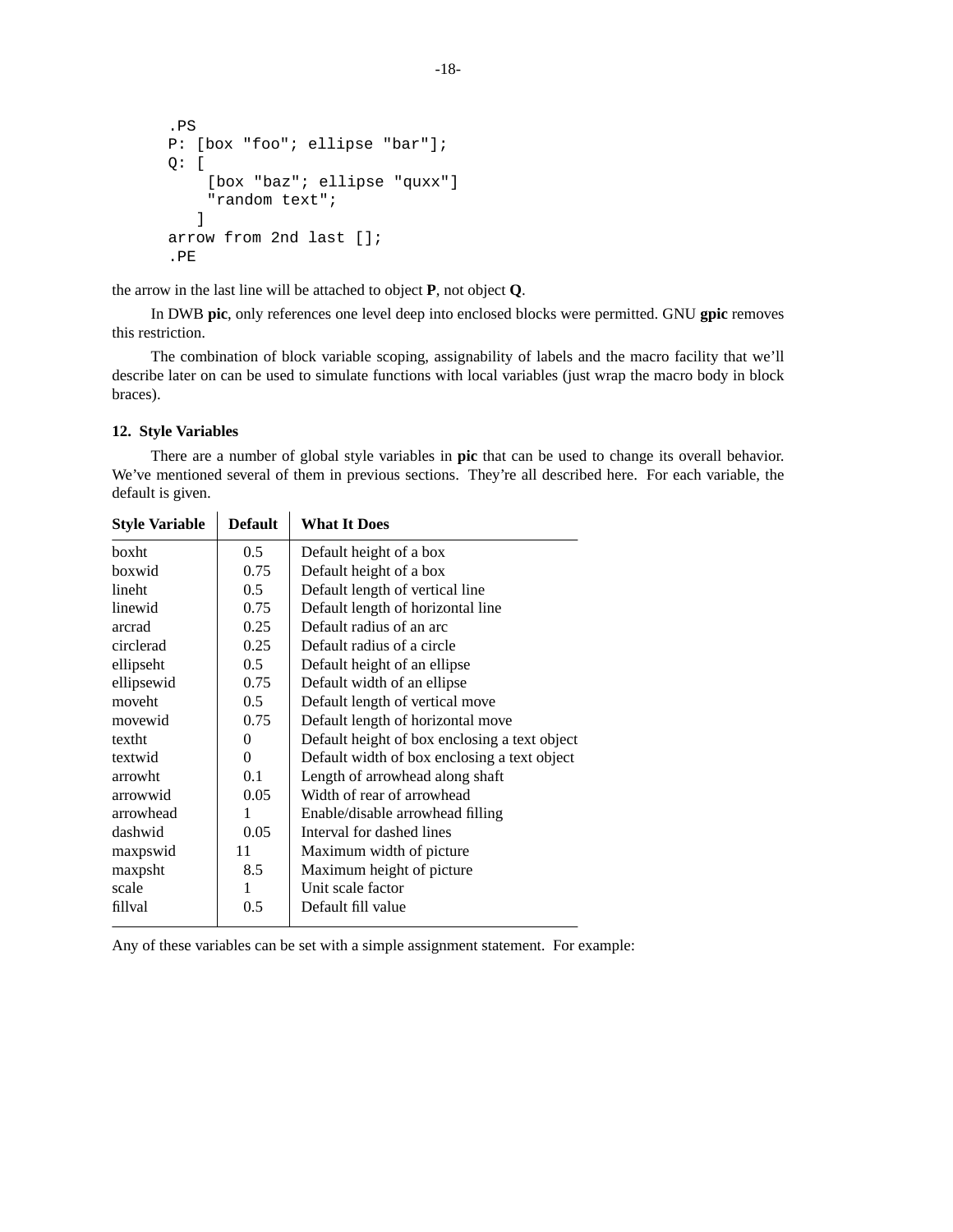

#### Figure 12-1: **boxht=1; boxwid=0.3; movewid=0.2; box; move; box; move; box; move; box;**

In GNU **pic**, setting the **scale** variable re-scales all size-related state variables so that their values remain equivalent in the new units.

The command **reset** resets all style variables to their defaults. You can give ita comma-separated list of variable names as arguments, in which case it resets only those.

State variables retain their values across pictures until reset.

#### **13. Expressions, Variables, and Assignment**

A number is a valid expression, of course (all numbers are stored internally as floating-point). Decimal-point notation is acceptable; in GNU **gpic**, scientific notation in C's 'e' format (like 5e-2) is accepted.

Anywhere a number is expected, the language will also accept a variable. Variables may be the builtin style variable described in the last section, or new variables created by assignment.

DWB **pic** supports only the ordinary assignment via =, defines the variable in the current block if it is not already defined there, and then changes the value in the current block. GNU **gpic** supports an alternate form of assignment using :=. The *variable* (right side) must already be defined, and the value of *variable* will be changed only in the innermost block in which it is defined.

You can use the height, width, radius, and x and y coordinates of any object or corner in expressions If **A** is an object label or name, all the following are valid:

| A.x    | # x coordinate of the center of A                       |
|--------|---------------------------------------------------------|
| A.ne.y | # y coordinate of the northeast corner of A             |
| A.wid  | # the width of A                                        |
| A.ht   | # and its height                                        |
|        | 2nd last circle.rad # the radius of the 2nd last circle |

Note the second expression, showing how to extract a corner coordinate.

Basic arithmetic resembling those of C operators are available;  $+, *, -, /$ , and %. So is  $\hat{ }$  for exponentiation. Grouping is permitted in the usual way using parentheses. GNU **gpic** allows logical operators to appear in expressions; ! (logical negation, not factorial),  $\&&\&\,,\,\parallel,\,\equiv\,,\,\parallel,\,\lt;\,,\lt;\,\prec,\lt;\,,\gt$ .

Various built-in functions are supported:  $sin(x)$ ,  $cos(x)$ ,  $log(x)$ ,  $exp(x)$ ,  $sqrt(x)$ ,  $max(x,y)$ ,  $atan2(x,y)$ ,  $min(x, y)$ ,  $int(x)$ , and rand(), Both exp and log are base 10; int does integer truncation; and rand() **returns a random number in [0-1).**

GNU gpic also documents a one-argument form or rand,  $\text{rand}(x)$ , which returns a random number between 1 and  $x$ , but this is deprecated and may be removed in a future version.

The function **sprintf**() behaves like a C *sprintf*(3) that only takes %, %e, %f, and %g format strings.

### **14. Macros**

You can define macros in **pic**. This is useful for diagrams with repetitive parts. In conjunction with the scope rules for block composites, it effectively gives you the ability to write functions.

The syntax is

**define** *name* **{** *replacement text* **}**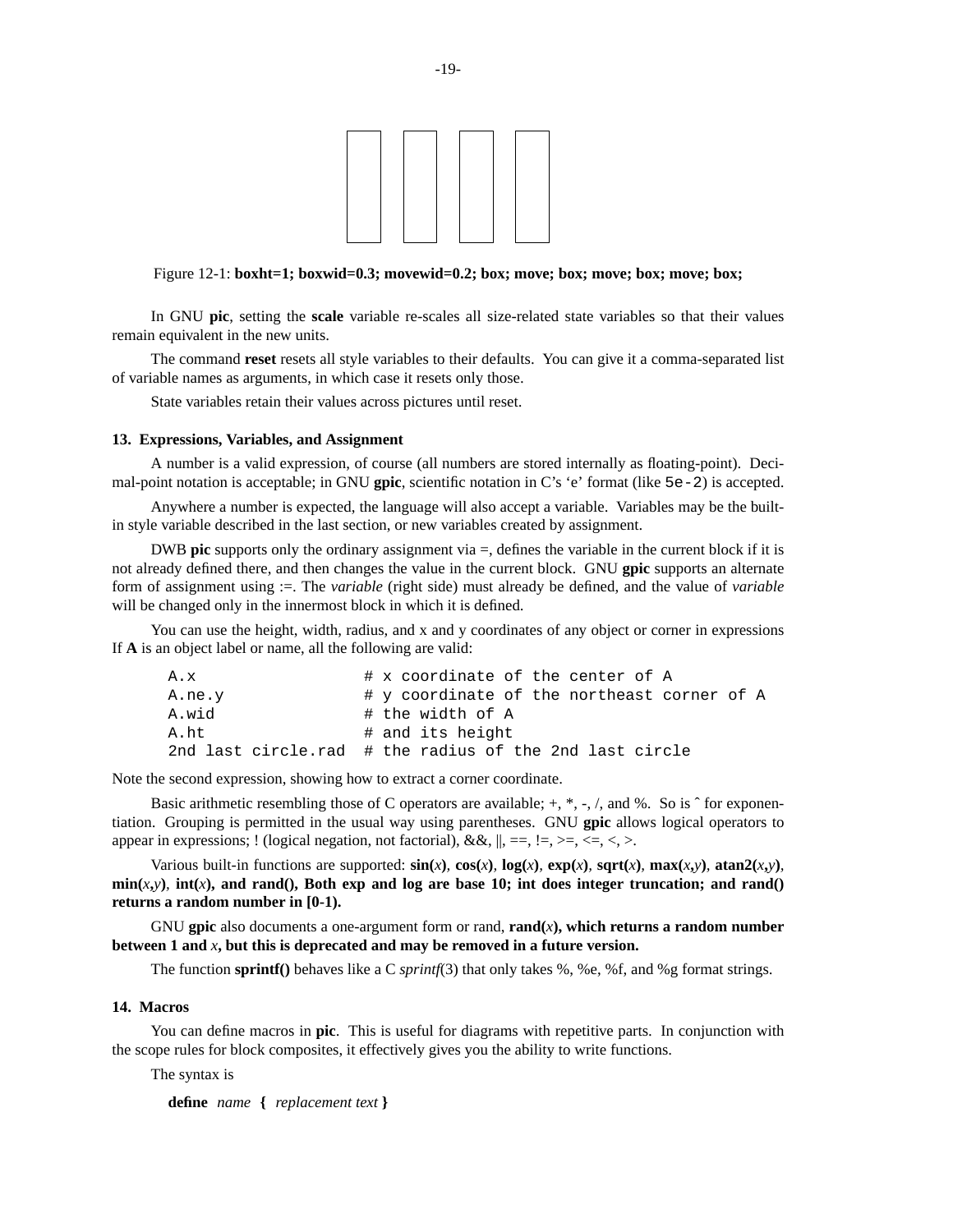This defines *name* as a macro to be replaced by the replacement text (not including the braces). The macro may be called as

```
name(arg1, arg2, ... argn)
```
The arguments (if any) will be substituted for tokens \$1, \$2 ... \$n appearing in the replacement text.

As an example of macro use, consider the following:

```
.PS
# Plot a single jumper in a $1 by $2 box, $3 is the on-off state
define jumper { [
    shrinkfactor = 0.8;
    Outer: box invis wid 0.5 ht 1;
    # Count on end ] to reset these
    boxwid = Outer.wid * shrinkfactor / 2;
    boxht = Outer.ht * shrinkfactor / 2;
    box fill (!$1) with .s at center of Outer;
    box fill ($1) with .n at center of Outer;
] }
# Plot a block of six jumpers
define jumperblock {
    jumper($1);
    jumper($2);
    jumper($3);
    jumper($4);
    jumper($5);
    jumper($6);
    jwidth = last [].Outer.wid;
    jheight = last [].Outer.ht;
    box with .nw at 6th last [].nw wid 6*jwidth ht jheight;
    # Use {} to avoid changing position from last box draw.
    # This is necessary so move in any direction will work as expected
    {\text{}'\text{-}Jumpers} in state $1$2$2$3$4$5$6" at last box .s + (0, -0.2)i}
# Sample macro invocations
jumperblock(1,1,0,0,1,0);
move;
jumperblock(1,0,1,0,1,1);
```
It yields the following: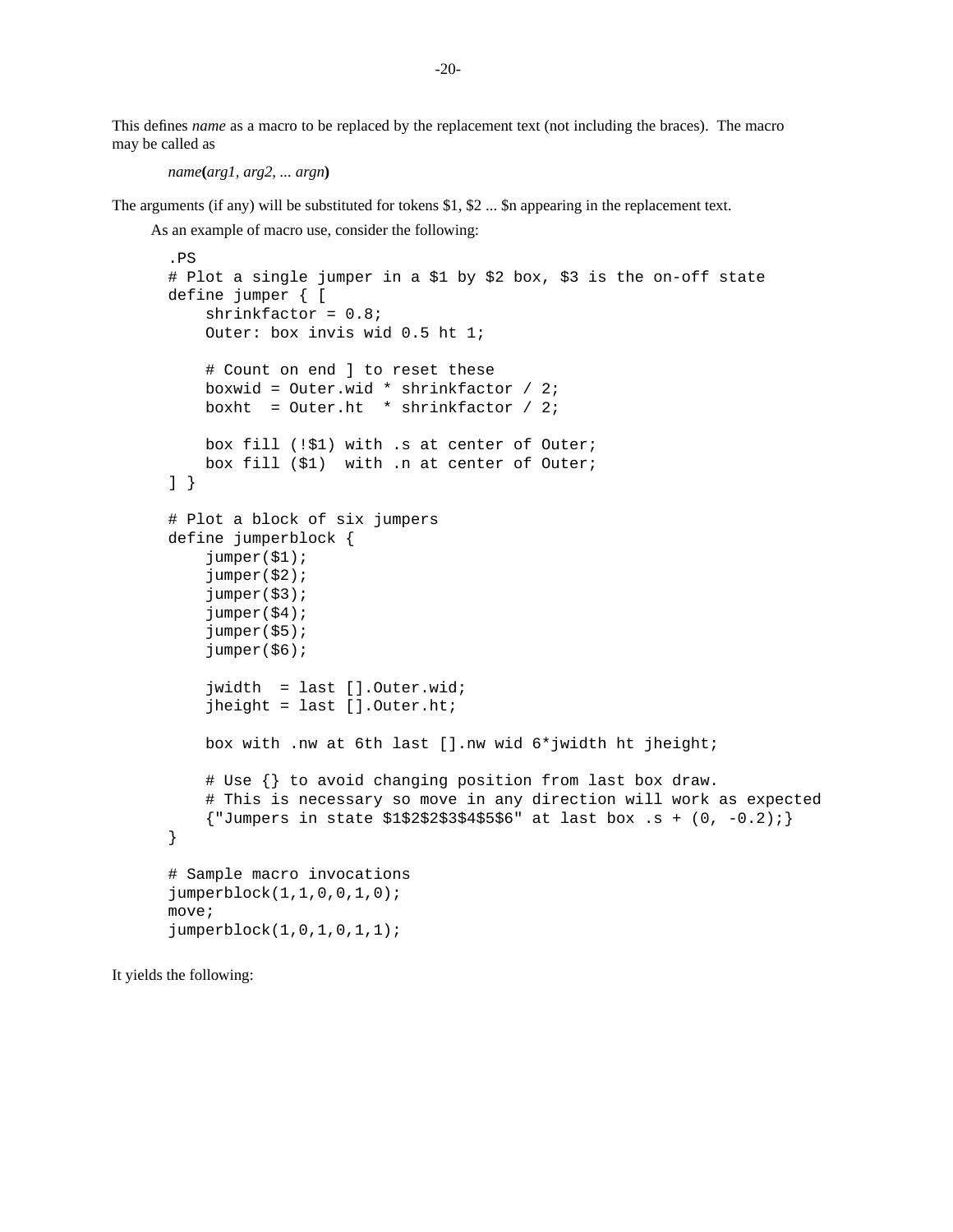



Jumpers in state 1110010 Jumpers in state 1001011



This macro example illustrates how you can combine [], brace grouping, and variable assignment to write true functions.

One detail the example above does not illustrate is the fact that macro argument parsing is not tokenoriented. If you call **jumper( 1 )**, the value of \$1 will be **"1"**. You could even call **jumper(big string)** to give \$1 the value **"big string"**.

If you want to pass in a coordinate pair, you can avoid getting tripped up by the comma by wrapping the pair in parentheses.

Macros persist through pictures. To undefine a mcro, say **undef** *name*; for example,

undef jumper undef jumperblock

would undefine the two macros in the jumper block example.

#### **15. Import/Export Commands**

Commands that import or export data between **pic** and its environment are described here.

## **15.1. File and Table Insertion**

The statement

copy *filename*

inserts the contents of *filename* in the **pic** input stream. Any .PS/.PE pair in the file will be ignored. This, you can use this to include pre-generated images.

A variant of this statement replicates the **copy thru** feature of *grap*(1). If you say

copy *filename* thru *macro*

calls the *macro* (which may be either a name or replacement text) on the arguments obtained by breaking each line of the file into blank-separated fields. The macro may have up to 9 arguments. The replacement text may be delimited by braces or by a pair of instances of any character not appearing in the rest of the text.

If you write

copy thru *macro*

omitting the filename, lines to be parsed are taken from the input source up to the next .PE.

In either of the **copy** commands, GNU **gpic** permits a trailing '**until** *word*' clause to be added which terminates the copy when the first word matches the argument (the default behavior is therefore equivalent to **until .PE**,

Accordingly, the command

.PS copy thru % circle at (\$1,\$2) % until "END"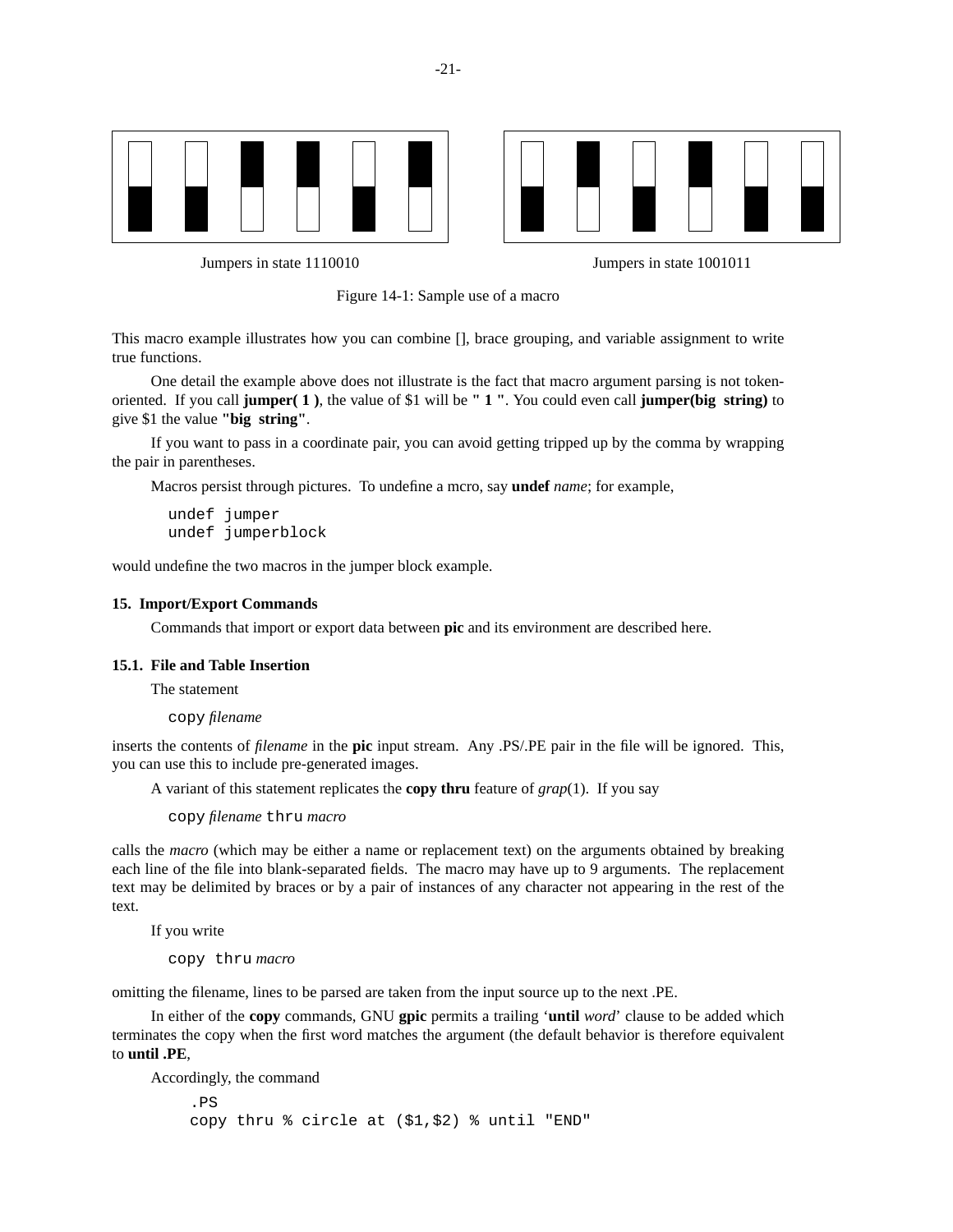1 2 3 4 5 6 END box .PE is equivalent to .PS

```
circle at (1,2)
circle at (3,4)
circle at (5,6)
box
.PE
```
## **15.2. Debug Messages**

The command **print** accepts any number of comma-separated arguments, concatenates their output forms, and writes the result to standard error. Each argument must be an expression, a position, or a text string.

### **15.3. Escape to Post-Processor**

If you write

**command** *arg* ...

**pic** concatenates the arguments and pass them through as a line to troff or TEX. Each *arg* must be an expression, a position, or text. This has a similar effect to a line beginning with **.** or **\**, but allows the values of variables to be passed through.

## **15.4. Executing Shell Commands**

The command

sh { *anything...* }

macroexpands the text in braces, then executes it as a shell command. This could be used to generate images or data tables for later inclusion. The delimiters shown as {} here may also be two copies of any one character not present in the shell command text. In either case, the body may contain balanced {} pairs. Strings in the body may contain balanced or unbalanced braces in any case.

#### **16. Control-flow constructs**

The **pic** language provides conditionals and looping. For example,

```
pi = \tan 2(0, -1);for i = 0 to 2 * pi by 0.1 do {
    "-" at (i/2, 0);"." at (i/2, \sin(i)/2);
    ":" at (i/2, cos(i)/2);
}
```
which yields this: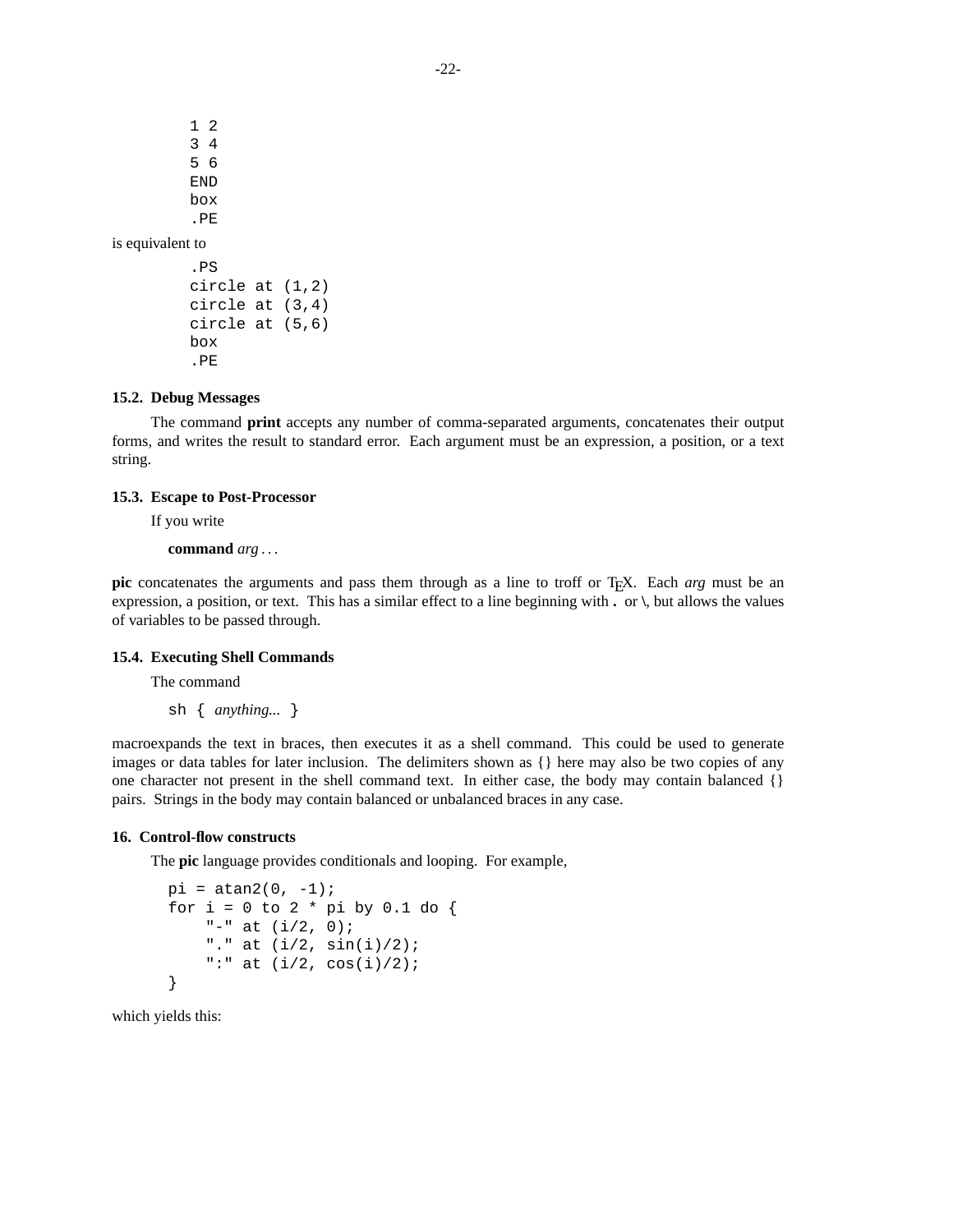

Figure 16-1: Plotting with a **for** loop

The syntax of the **for** statement is:

**for** *variable* =  $expr1$  **to**  $expr2$  [**by** [ $*$ ] $expr3$ ] **do** *X body X* 

The semantics are as follows: Set *variable* to *expr*1. While the value of *variable* is less than or equal to *expr2*, do *body* and increment *variable* by *expr3*; if **by** is not given, increment *variable* by 1. If *expr3* is prefixed by **\*** then *variable* will instead be multiplied by *expr3*. *X* can be any character not occurring in *body*; or the two Xs may be paired braces (as in the **sh** command).

The syntax of the **if** statement is as follows:

**if** *expr* **then** *X if-true X* [**else** *Y if-false Y*]

Its semantics are as follows: Evaluate *expr*; if it is non-zero then do *if-true*, otherwise do *if-false*. *X* can be any character not occurring in *if-true*. *Y* can be any character not occurring in *if-false*.

Eithe or both of the X or Y pairs may instead be balanced pairs of braces ({ and }) as in the **sh** command. In either case, the *if-true* may contain balanced pairs of braces. None of these delimiters will be seen inside strings.

All the usual relational operators my be used in conditional expressions; ! (logical negation, not factorial),  $\&&\&&\,, \, \parallel, \, ==, \, !=, \, >=, \, <=, \, <, \, >$ .

String comparison is also supported using  $==$  and  $!=$ . String comparisons may need to be parenthesized to avoid syntactic ambiguities.

#### **17. Interface To [gt]roff**

The output of **pic** is **[gt]roff** drawing commands. The GNU *gpic*(1) command warns that it relies on drawing extensions present in *groff*(1) that are not present in *troff*(1).

#### **17.1. Scaling Arguments**

The DWB *pic*(1) program will accept one or two arguments to **.PS**, which is interpreted as a width and height in inches to which the results of *pic*(1) should be scaled (width and height scale independently). If there is only one argument, it is interpreted as a width to scale the picture to, and height will be scaled by the same proportion.

GNU **gpic** is less general; it will accept a single width to scale to, or a zero width and a maximum height to scale to. With two nonzero arguments, it will scale to the maximum height.

#### **17.2. How Scaling is Handled**

When **pic** processes a picture description on input, it passes .PS and .PE through to the postprocessor. The .PS gets decorated with two numeric arguments which are the X and Y dimensions of the picture in inches. The post-processor can use these to reserve space for the picture and center it.

The **mgs** macros, for example, include the following definitions: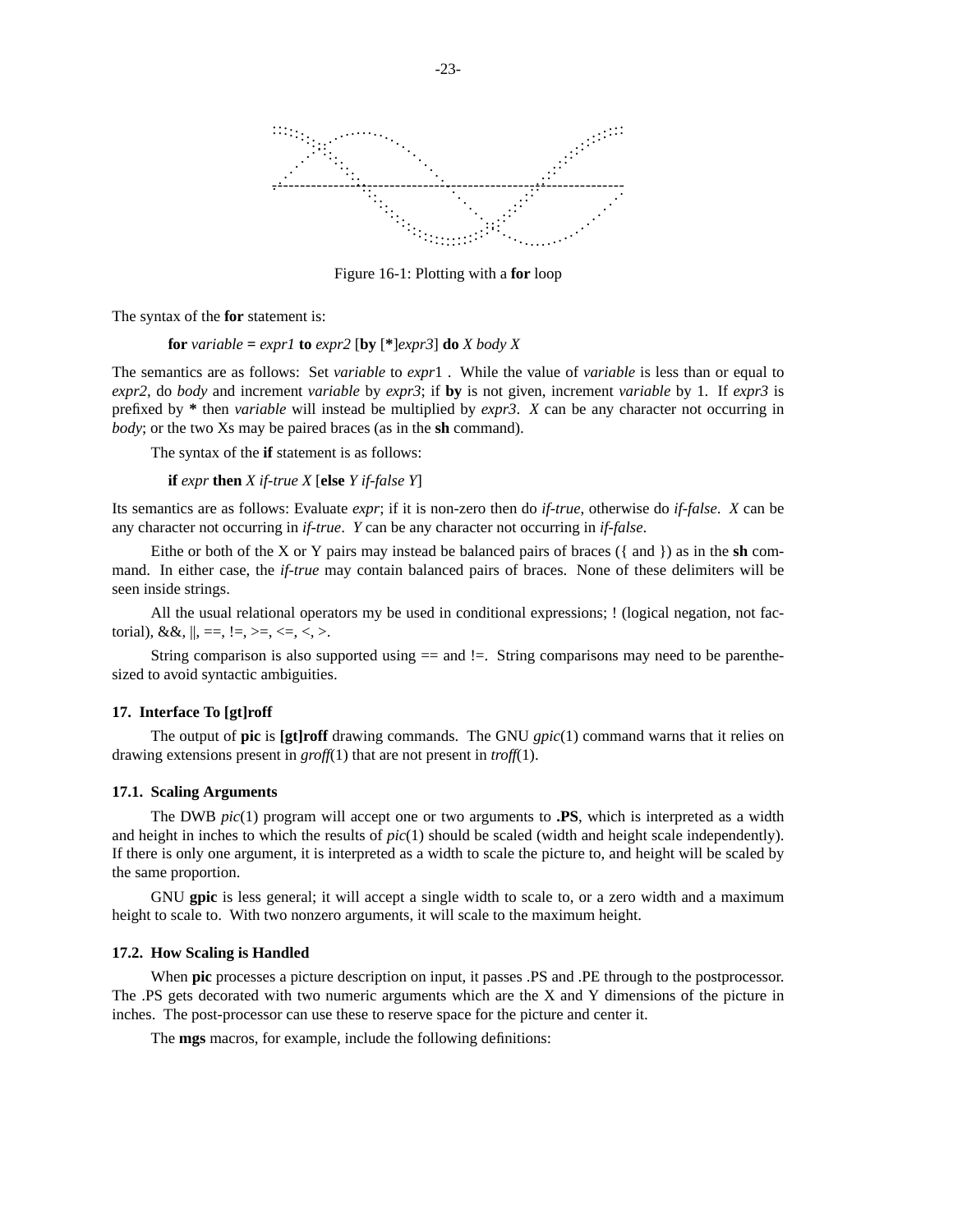```
.de PS
.br
.sp \n[DD]u
.ie \n\{n[.5] < 2 . @error bad arguments to PS (not preprocessed with pic?)
.el . ds@need (u;\xi_1)+1vin +(u;\n[.1] - \n[.i] - \n$2/2>?0).
..
.de PE
.par@reset
.sp \n{\n  <i>l</i> DD}u+.5m
..
```
Equivalent definition will be supplied by GNU *pic*(1) if you use the -mpic option; this should make it usable with macro pages other than *ms*(1).

if .PF is used instead of .PE, the **troff** position is restored to what it was at the picture start (Kernighan notes that the F stands for "flyback").

The invocation

**.PS <***file*

causes the contents of *file* to replace the .PS line. This feature is deprecated; use **copy file** instead).

By default, input lines that begin with a period are passed to the postprocessor, embedded at the corresponding point in the output. Messing with horizontal or vertical spacing is an obvious recipe for bugs, but point size and font changes will usually be safe.

Point sizes and font changes are also safe within text strings, as long as they are undone before the end of string.

The state of **[gt]roff**'s fill mode is preserved across pictures.

The Kernighan paper notes that there is a subtle problem with complicated equations inside **pic** pictures; they come out wrong if *eqn*(1) has to leave extra vertical space for the equation. If your equation involves more than subscripts and superscripts, you must add to the beginning of each equation the extra information space 0. He gives the following example:

```
arrow
box "$space 0 \{H(\text{omega})\} over \{1 - H(\text{omega})\}"
arrow
```


Figure 17-1: Equations within pictures

#### **18. Interface to TeX**

T<sub>EX</sub> mode is enabled by the -t option. In T<sub>EX</sub> mode, pic will define a vbox called **\graph** for each picture. You must yourself print that vbox using, for example, the command

### **\centerline{\box\graph}**

Actually, since the vbox has a height of zero this will produce slightly more vertical space above the picture than below it;

## **\centerline{\raise 1em\box\graph}**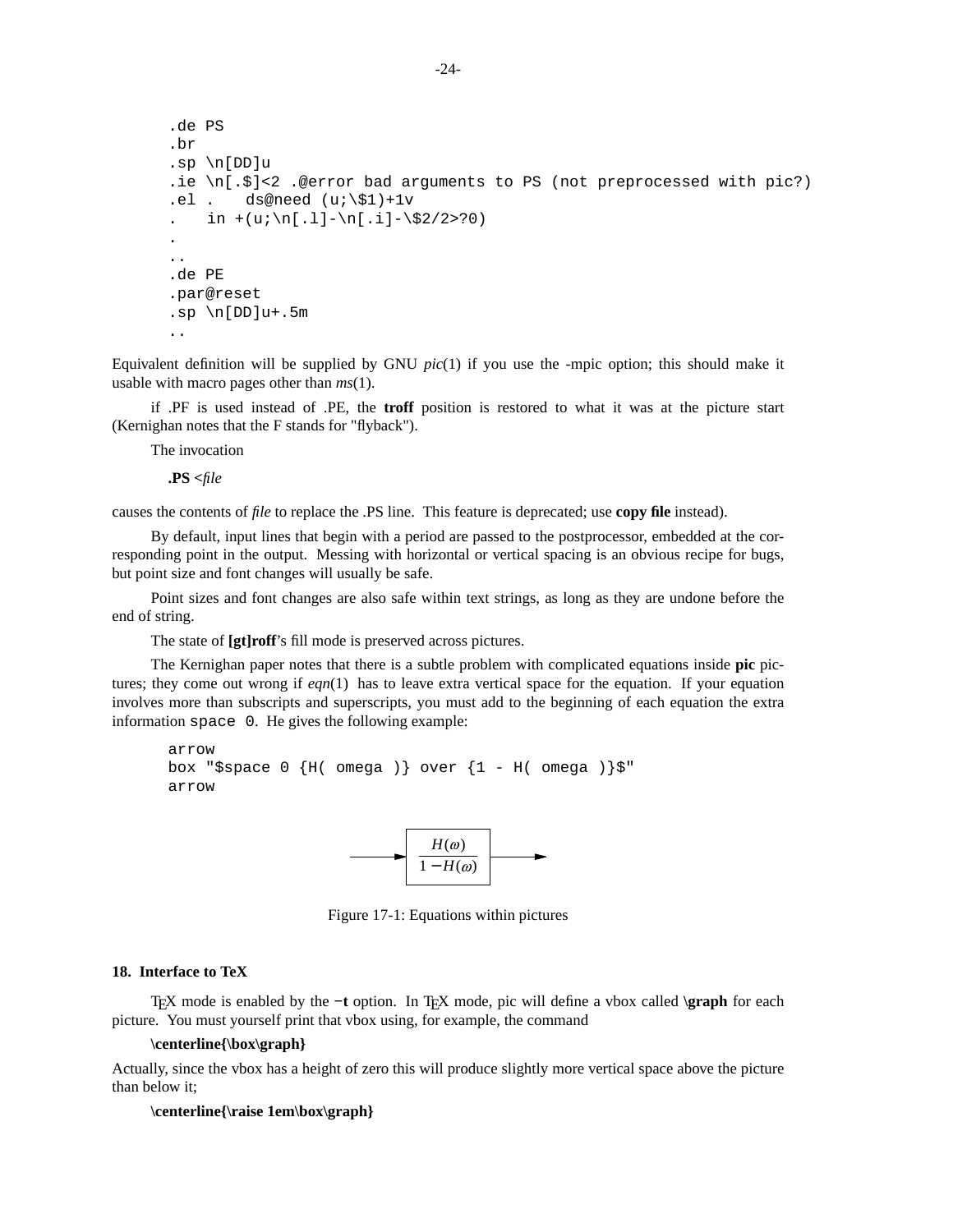would avoid this.

You must use a T<sub>E</sub>X driver that supports the **tpic** specials, version 2.

Lines beginning with **\** are passed through transparently; a **%** is added to the end of the line to avoid unwanted spaces. You can safely use this feature to change fonts or to change the value of *\baselineskip*. Anything else may well produce undesirable results; use at your own risk. Lines beginning with a period are not given any special treatment.

The  $\pi$  mode of  $pic(1)$  will *not* translate **troff** font and size changes included in text strings!

### **19. Obsolete Commands**

GNU *gpic*(1) has a command

**plot** *expr* [**"***text***"**]

This is a text object which is constructed by using *text* as a format string for sprintf with an argument of *expr*. If *text* is omitted a format string of "%g" is used. Attributes can be specified in the same way as for a normal text object. Be very careful that you specify an appropriate format string; **pic** does only very limited checking of the string. This is deprecated in favour of **sprintf**.

#### **20. Some Larger Examples**

Here are a few larger examples, with complete source code.

One of our earlier examples is generated in an instructive way using a for loop:

```
.PS
# Draw a demonstration up left arrow with grid box overlay
define gridarrow
{
    \Gamma\{arrow \{box wid 0.5 ht 0.5 dotted with .nw at last arrow .end;
        for i = 2 to (51 / 0.5) do
        {
            box wid 0.5 ht 0.5 dotted with .sw at last box .se;
        }
        move down from last arrow .center;
        \Gammaif ( $1 = boxht ) then { "\fBline up left\fP" } else { sprintf("\fBarro
        ]
    ]
    move right from last [] .e;
}
gridarrow(0.5);
gridarrow(1);
gridarrow(1.5);
gridarrow(2);
undef gridarrow
.PE
```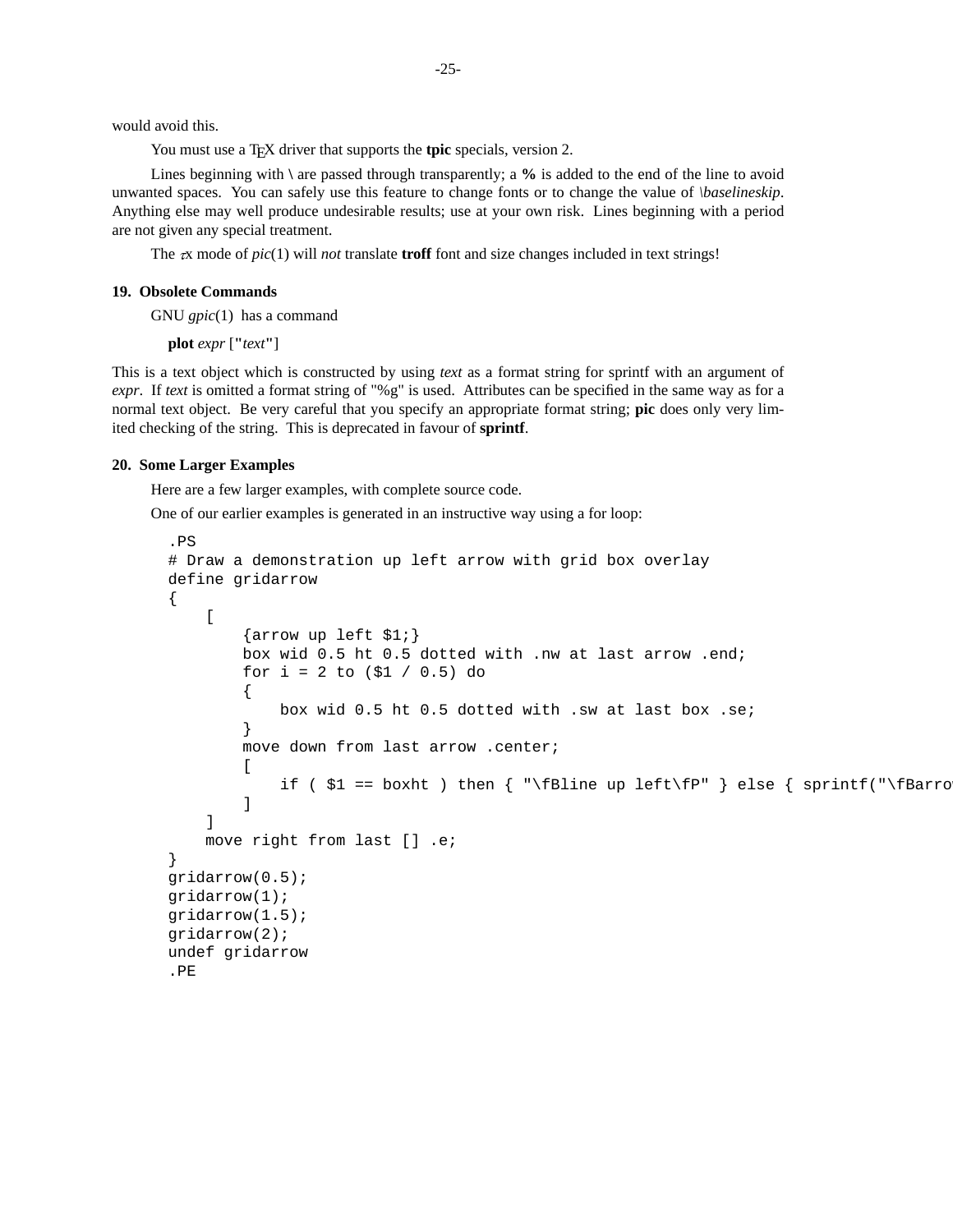

Figure 20-1: Diagonal arrows (dotted boxes show the implied 0.5-inch grid)

Here's an example concocted to demonstrate layout of a large, multiple-part pattern: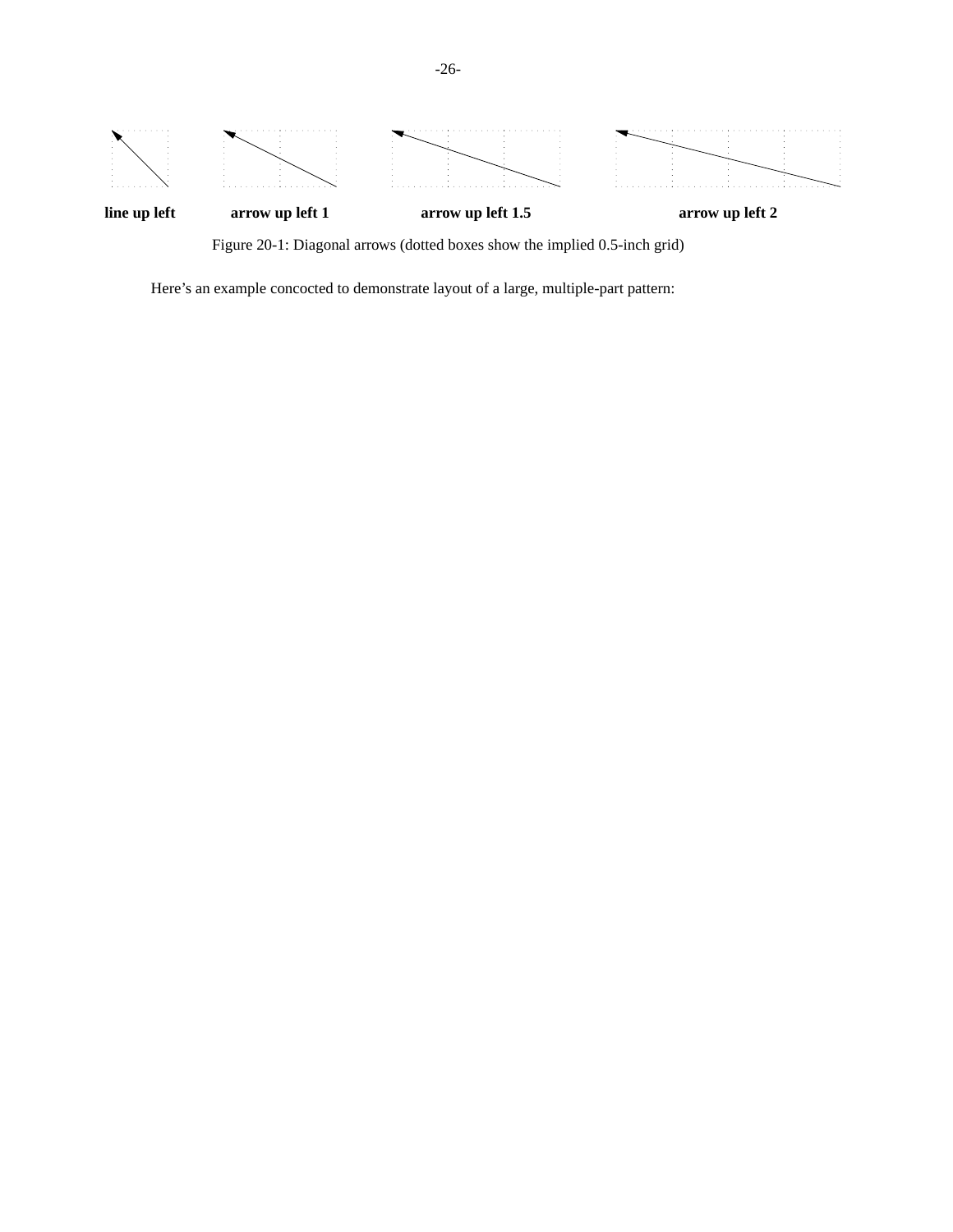```
.PS
define filter {box ht 0.25 rad 0.125}
lineht = 0.25;Top: [
    right;
    box "\fBms\fR" "sources";
    move;
    box "\fBHTML\fR" "sources";
    move;
    box "\fBlinuxdoc-sgml\fP" "sources" wid 1.5;
    move;
    box "\fBTexinfo\fP" "sources";
    line down from 1st box .s lineht;
    A: line down;
    line down from 2nd box .s; filter "\fBhtml2ms";
    B: line down;
    line down from 3rd box .s; filter "\fBformat\fP";
    C: line down;
    line down from 4th box .s; filter "\fBtexi2roff\fP";
    D: line down;
]
move down 1 from last [] .s;
Anchor: box wid 1 ht 0.75 "\fBms\fR" "intermediate" "form";
arrow from Top.A.end to Anchor.nw;
arrow from Top.B.end to 1/3 of the way between Anchor.nw and Anchor.ne;
arrow from Top.C.end to 2/3 of the way between Anchor.nw and Anchor.ne;
arrow from Top.D.end to Anchor.ne
{
    # PostScript column
    move to Anchor .sw;
    line down left then down ->;
    filter "\fBpic\fP";
    arrow;
    filter "\fBeqn\fP";
    arrow;
    filter "\fBtbl\fP";
    arrow;
    filter "\fBgroff\fP";
    arrow;
    box "PostScript";
    # HTML column
    move to Anchor .se;
    line down right then down ->;
    A: filter dotted "\fBpic2img\fP";
    arrow;
    B: filter dotted "\fBeqn2html\fP";
    arrow;
    C: filter dotted "\fBtbl2html\fP";
    arrow;
    filter "\fBms2html\fP";
    arrow;
    box "HTML";
```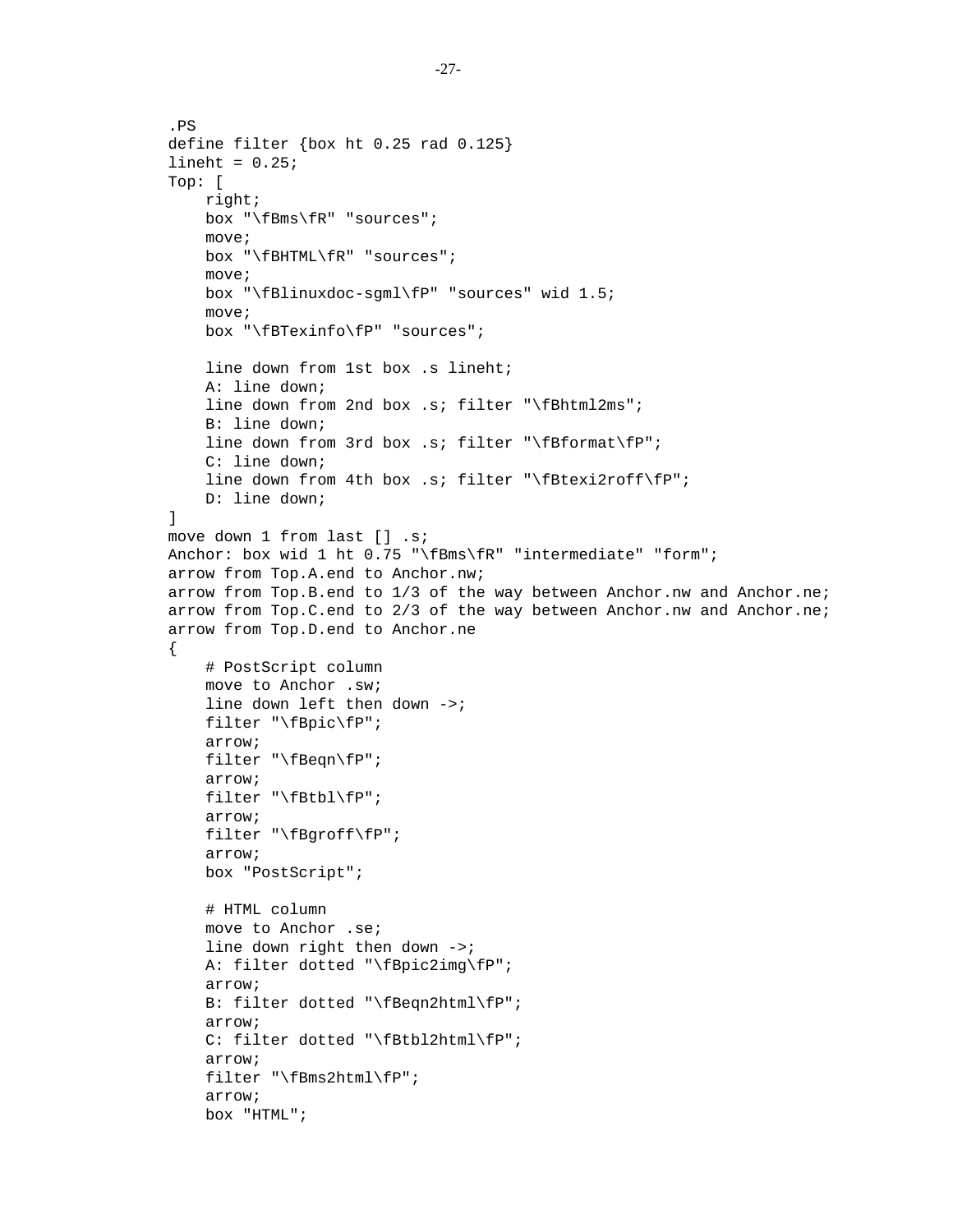```
# Nonexistence caption
   box dashed wid 1 at B + (2, 0) "These tools" "don't yet exist";
   line chop 0 chop 0.1 dashed from last box .nw to A.e ->;
   line chop 0 chop 0.1 dashed from last box .w to B.e ->;
   line chop 0 chop 0.1 dashed from last box .sw to C.e ->;
}
.PE
```


Figure 20-2: Hypothetical production flow for dual-mode publishing

# **21. PIC Reference**

This is an annotated grammar of PIC.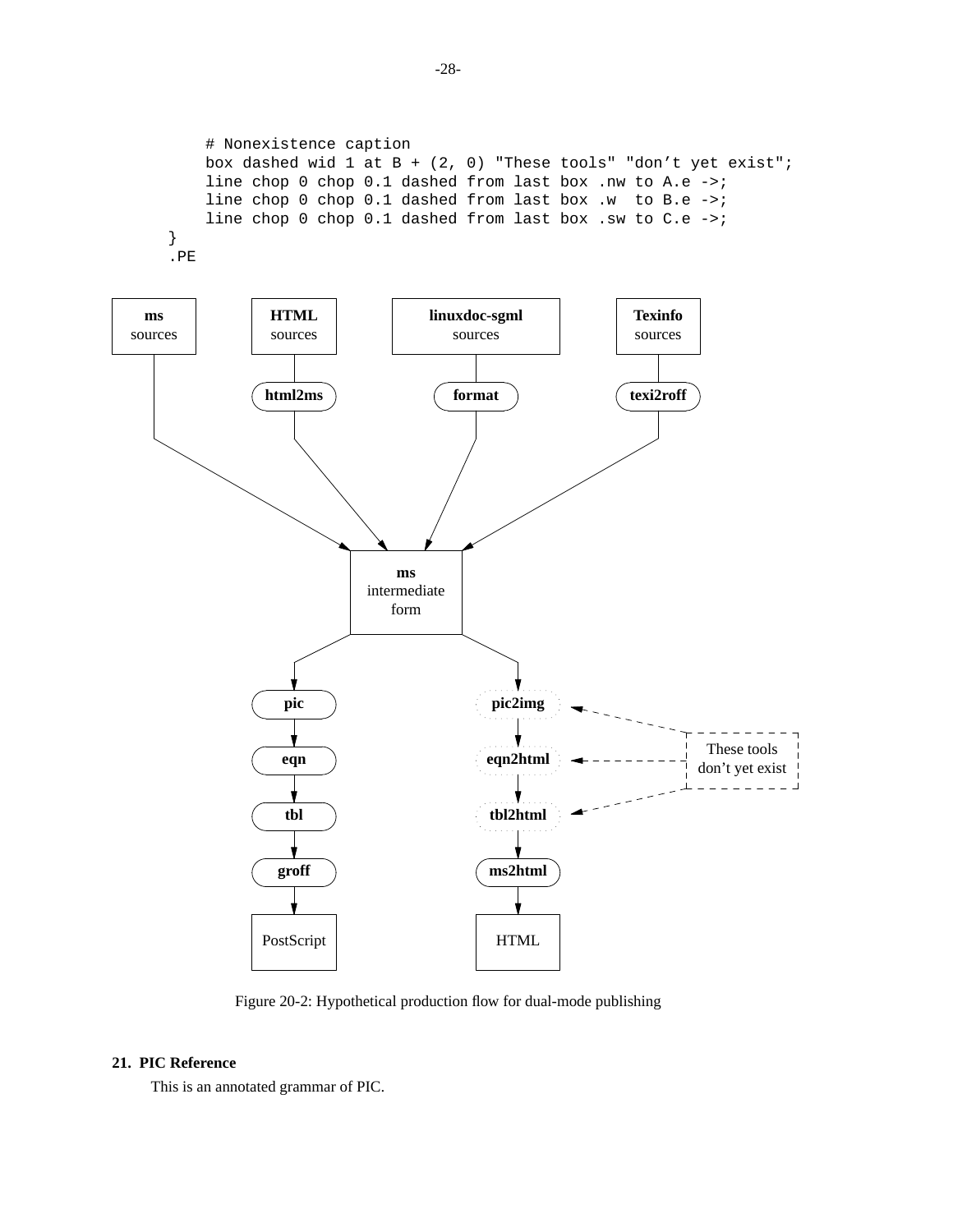### **21.1. Lexical Items**

In general, **pic** is a free-format, token-oriented language that ignores whitespace outside strings. But certain lines and contructs are specially interpreted at the lexical level:

A comment begins with  $#$  and continues to  $\infty$  (comments may also follow text in a line). A line beginning with a period or backslash may be interpreted as text to be passed through to the post-processor, depending on command-line options. An end-of-line backslash is interpreted as a request to continue the line; the backslash and following newline are ignored.

Here are the grammar terminals:

<number>

A decimal numeric constant. May contain a decimal point or be expressed in scientific notation in the style of *printf*(3)'s %e escape. (All variables are represented internally in floating-point.)

<string>

Any ASCII characters surrounded by a pair of double quotes. May contain a double quote if preceded by a backslash.

<variable>

A lower-case alphabetic character, followed by any number of alphanumerics. (Values of variables are preserved across pictures.)

<label>

An upper-case alphabetic character, followed by any number of alphanumerics.

## **21.2. Semi-Formal Grammar**

Tokens not enclosed in  $\leq$  are literals, except:

- 1.  $\ln$  is a newline
- 2. three dots is a suffix meaning 'replace with 0 or more repetitions of the preceding element.
- 3. enclosure in square brackets has its usual meaning of 'this clause is optional'.
- 4. Square-bracket-enclosed portions within tokens are optional. Thus, **h[eigh]t** matches either 'height' or 'ht'.

If one of these special tokens has to be referred to literally, it is surrounded with single quotes.

The top-level **pic** object is a picture.

```
<picture> ::= .PS [width [height]]\n
                <statement> ...
                .PE \n
```
The *width* and *height* arguments, if present, cause **pic** to attempt to scale the picture to the given dimensions in inches. In no case, however, will the X and Y dimensions of the picture exceed the values of the style variables **maxpswid**, **maxpsheight** (which default to the normal 8.5 by 11 page size)**.**

If the ending .PS is replaced by .PF, the page vertical position is restored to its value at the time .PS was encountered. Another alternate form of invocation is .PS <*filename*, which replaces the .PS line with a file to be interpreted by **pic** (but this feature is deprecated).

The .PS, .PE, and .PF macros to perform centering and scaling are normally supplied by the post-processor.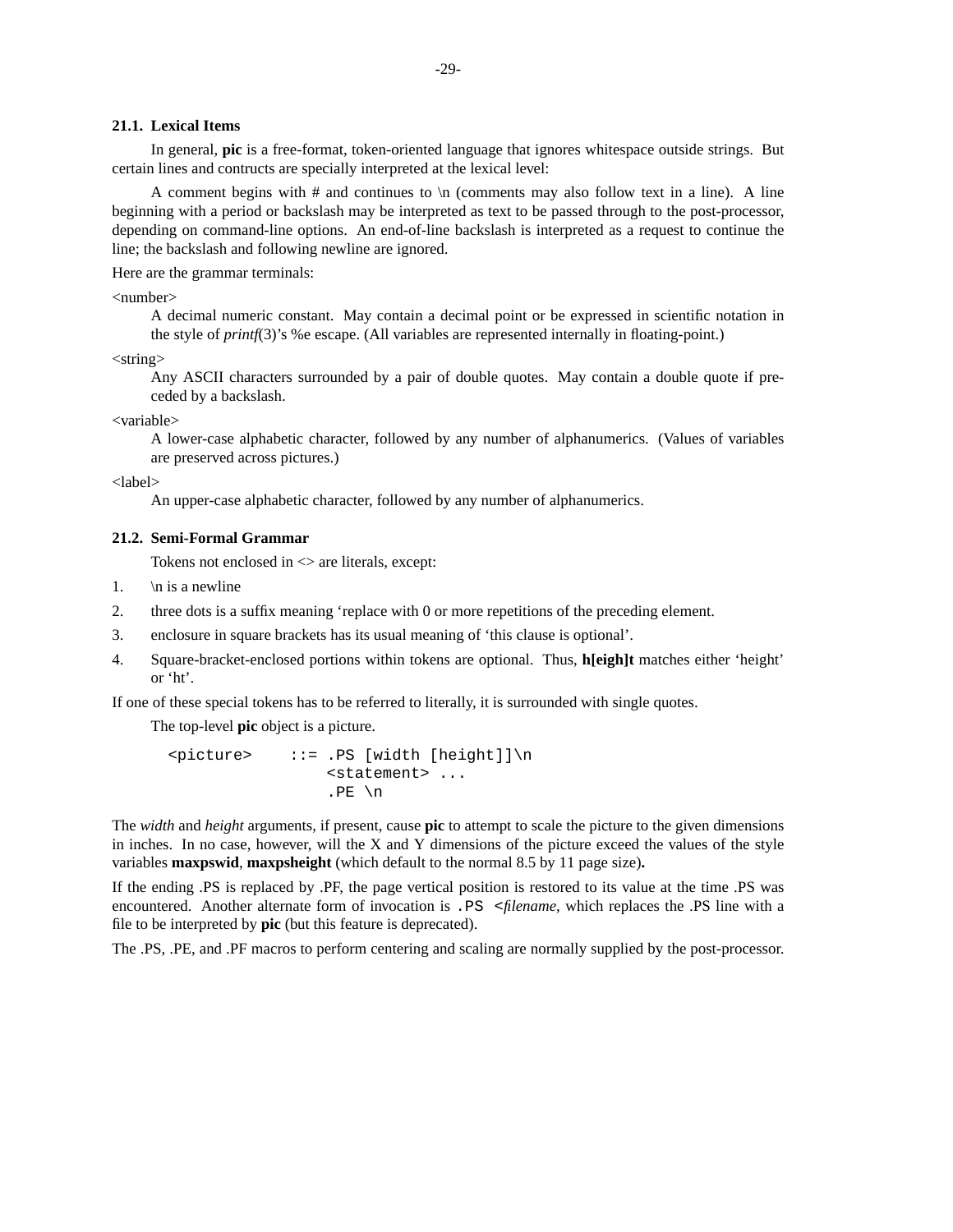```
<statement> ::= <command> ;
                        <command> \n
<command> ::= <primitive> <modifier>...
                        <label> : <command>
                        <label> : <position>
                        <variable> = <expr>
                        <direction>
                        \{ < command > ... \}'[ '  < commant{command} > ... ' ]'for \langle \text{var} \rangle = \langle \text{expr} \rangle to \langle \text{expr} \rangle [by \langle \text{expr} \rangle] do \langle \text{command} \rangle ... ]
                        if \langle \text{expr} \rangle then \{ \langle \text{command} \rangle \dots \} [else \{ \langle \text{command} \rangle \dots \}]
                        copy <filename> [until <word>]
                        copy <filename> thru <macroname> [until <word>]
                        sh <balanced-text>
                        print <print-item>
                        reset [ <variable> ... ]
```
The current position and direction are saved on entry to a { } and restored on exit from it.

Drawn objects within [ ] are treated as a single composite object with a rectangular shape (that of the bounding box of all the elements). Variable and label assignments within a block are local to the block. Current direction of motion is restored to the value at start of block upon exit. Position is *not* restored (unlike{}) instead, the current position becomes the exit position for the current direction on the block's bounding box.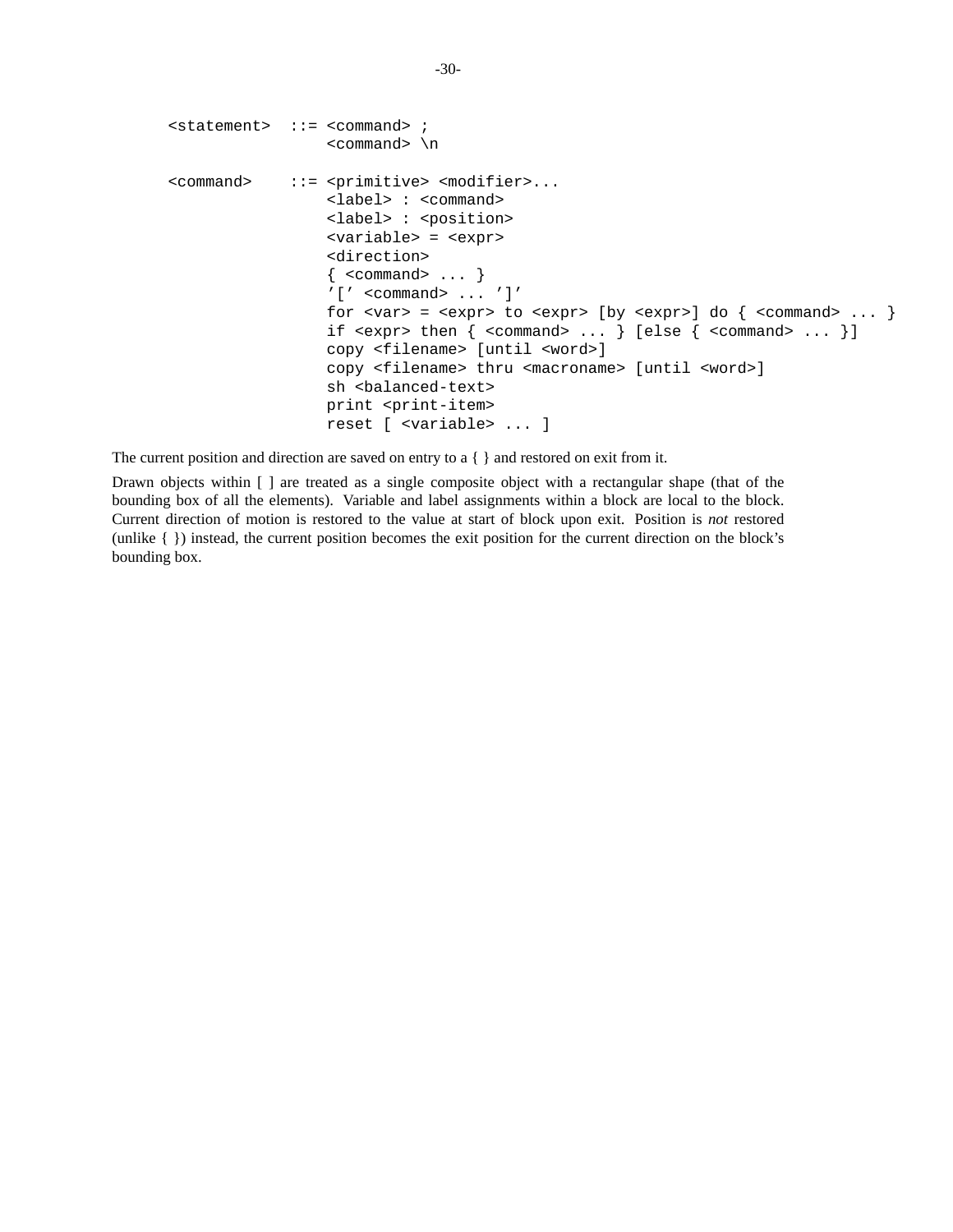<primitive> ::= box # Closed object -- rectangle circle # Closed object -- circle ellipse # Closed object -- ellipse arc # Open object -- quarter-circle line # Open object -- line arrow # Open object -- line with arrowhead spline # Open object -- spline curve move <text> <text> ... # Text within invisible box  $\text{satribute} > : := h[\text{eight}]t \leq \text{expr} > \text{#}$  # Set height of closed figure wid[th] <expr> # Set width of closed figure rad[ius] <expr> # Set radius of circle/arc diam[eter] <expr> # Set diameter of circle/arc up [ <expr> ] # Move up down [ <expr> ] # Move down left [ <expr> ] # Move left right [ <expr> ] # Move right from <position> # Set from position of open figure to <position> # Set to position of open figure at <position> # Set center of open figure with <corner> # Fix corner at specified location by <expr> <expr> # Set object's attachment point then # Sequential segment composition dotted [ <expr> ] # Set dotted line style dashed [ <expr> ] # Set dashed line style chop  $[$  <expr>  $]$  # Chop end(s) of segment -> # Decorate with "to" arrow <- # Decorate with "from" arrow <-> # Decorate with both arrows invis # Make primitive invisible solid # Make closed figure solid fill  $\langle$  expr> # Set fill density for figure same # Copy size of previous object <text> <text> ... # Text within object <expr> # Motion in the current direction

Missing attributes are supplied from defaults; inappropriate ones are silently ignored. For lines, splines, and arcs, height and width refer to arrowhead size.

The at primitive sets the center of the current object. The with attribute fixes the specified feature of the given object to a specified location.

The solid primitive is not yet supported in GNU **gpic**.

The by primitive is not documented in the tutorial portion of the Kernighan paper, and should probably be considered unreliable.

The primitive **arrow** is a synonym for **line ->**.

| <text> ::=</text> | $\left\{ \text{string} \right\}$ [ $\left\{ \text{plancent} \right\}$ ] |
|-------------------|-------------------------------------------------------------------------|
|                   | $\langle$ placement> ::= center   ljust   rjust   above   below         |

Text is normally an attribute of some object, in which case successive strings are vertically stacked and centered on the object's center by default. Standalone text is treated as though placed in an invisible box.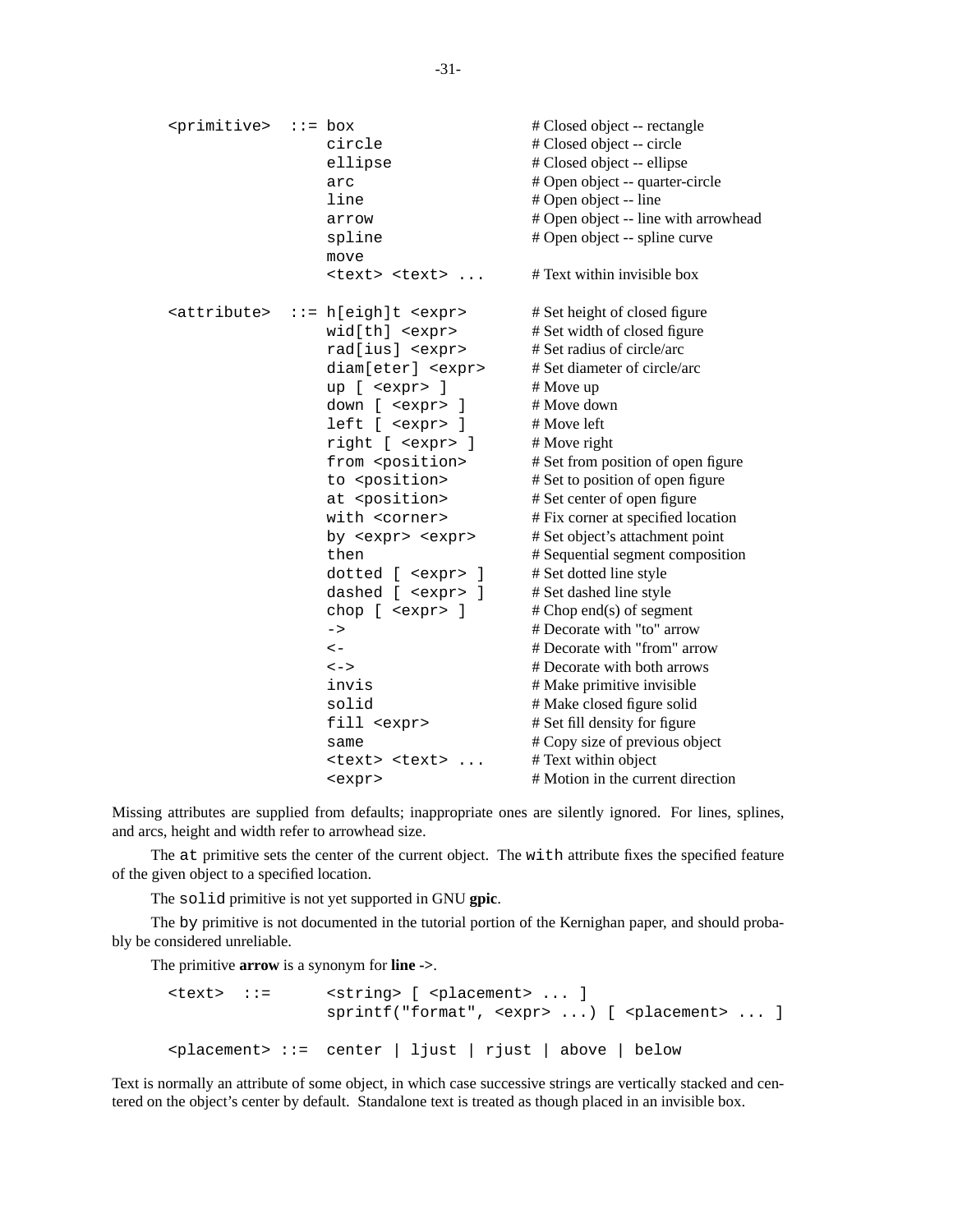A text item consists of a string or sprintf-expression, optionally followed by positioning information. Text or format strings may contain {gtn}roff font changes, size changes, and local motions, provided those changes are undone before the end of the current item.

A position is an (x, y) coordinate pair. There are lots of different ways to specify positions:

```
<position> ::= <expr> , <expr>
                          <place> {+-} <expr> , <expr>
                          \langle = \langle + \rangle ( \langle \rangle \langle \rangle \langle \rangle \langle \rangle \langle \rangle \langle \rangle \langle \rangle \langle \rangle \langle \rangle \langle \rangle \langle \rangle \langle \rangle \langle \rangle \langle \rangle \langle \rangle \langle \rangle \langle \rangle \langle \rangle \langle \rangle \langle \rangle 
                          ( <position> , <position> )
                          <expr> [of the way] between <position> and <position>
                          <expr> '<' <position> , <position> '>'
                          ( <position> )
<place> ::= <label> [ <dot-corner> ]
                          <corner> of <label>
                          [0|1|2|3|4|5|6|7|8|9]th [last] <primitive> <dot-corner>
                          <expr>'th [last]<primitive> <dot-corner>
                          \langle <corner> of [0|1|2|3|4|5|6|7|8|9]th [last] \langleprimitive>
                          <corner> of <expr>'th [last] <primitive>
                          Here
\verb|color=core>| ::= n | .e | .w | .s | .ne | .nw | .se | .sw | .c | .start | .end<corner> ::= top | bot | left | right | start | end
```
As Kernighan notes, "since barbarisms like **1th** and **3th** are barbaric, synonyms like **1st** and **3rd** are accepted as well". Objects of a given type are numbered from 1 upwards in order of declaration; the **last** modifier counts backwards.

The "'th" form (which allows you to select a previous object with an expression, as opposed to a numeric literal) is bnot documented in DWB **pic**(1).

The following style variables control output:  $\mathbf{r}$ 

 $\mathbf{r}$ 

| <b>Style Variable</b> | <b>Default</b> | <b>What It Does</b>                           |
|-----------------------|----------------|-----------------------------------------------|
| boxht                 | 0.5            | Default height of a box                       |
| boxwid                | 0.75           | Default height of a box                       |
| lineht                | $0.5^{\circ}$  | Default length of vertical line               |
| linewid               | 0.75           | Default length of horizontal line             |
| arcrad                | 0.25           | Default radius of an arc                      |
| circlerad             | 0.25           | Default radius of a circle                    |
| ellipseht             | 0.5            | Default height of an ellipse                  |
| ellipsewid            | 0.75           | Default width of an ellipse                   |
| moveht                | 0.5            | Default length of vertical move               |
| movewid               | 0.75           | Default length of horizontal move             |
| textht                | 0              | Default height of box enclosing a text object |
| textwid               | 0              | Default width of box enclosing a text object  |
| arrowht               | 0.1            | Length of arrowhead along shaft               |
| arrowwid              | 0.05           | Width of rear of arrowhead                    |
| arrowhead             | 1              | Enable/disable arrowhead filling              |
| dashwid               | 0.05           | Interval for dashed lines                     |
| maxpswid              | 11             | Maximum width of picture                      |
| maxpsht               | 8.5            | Maximum height of picture                     |
| scale                 | 1              | Unit scale factor                             |
| fillval               | 0.5            | Default fill value                            |
|                       |                |                                               |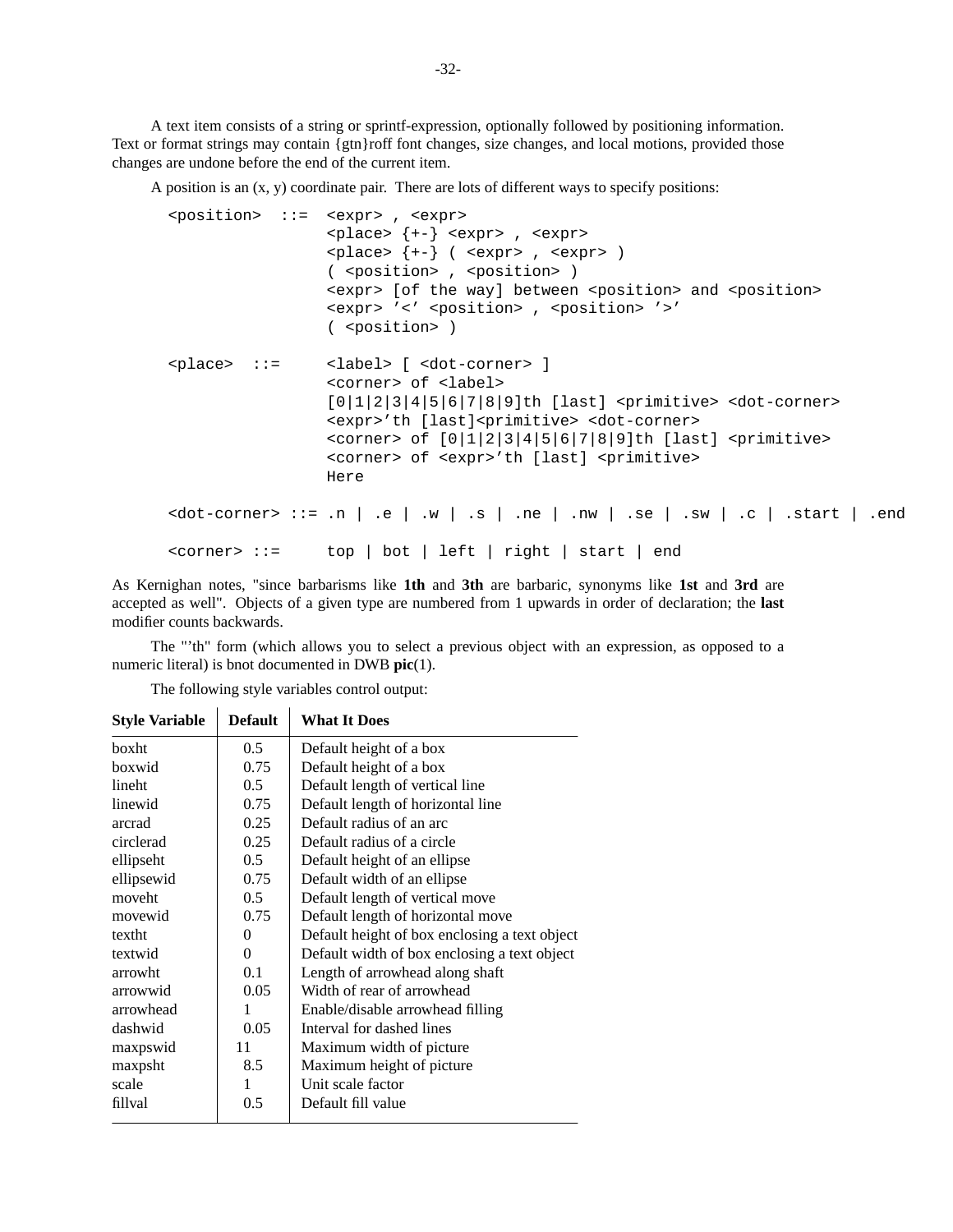Any of these can be set by assignment, or reset using the **reset** statement. Style variables assigned within [] blocks are restored to their beginning-of-block value on exit; top-level assignments persist across pictures. Dimensions are divided by **scale** on output.

All **pic** expressions are evaluated in floating point; units default to inches. Expressions have the following simple grammar, with semantics very similar to C expressions:

```
<expr> ::= <expr> <op> <expr>
                ! <expr>
                ( <expr> )
                - <expr>
                <variable>
                <number>
                <place> .x
                <place> .y
                <place> .ht
                <place> .wid
                <place> .rad
                sin(<expr>)
                cos(<expr>)
                log(<expr>)
                exp(<expr>)
                sqrt(<expr>)
                max(<expr>, <expr>...)
                atan2(<expr>, <expr>)
                min(<expr>, <expr>...)
                int(<expr>)
                rand()
<op> := +|-|*|/|%|ˆ|
                != | == | '<' | '>' | >= | <= |
                '||' | &&
```
Both **exp** and **log** are base 10; **int** does integer truncation; and **rand()** returns a random number in [0-1).

There are **define** and **undef** statements which are not part of the grammar (they behave as preprocessor macros to the language). These may be used to define pseudo-functions.

```
define name { replacement text }
```
This defines *name* as a macro to be replaced by the replacement text (not including the braces). The macro may be called as

*name***(***arg1, arg2, ... argn***)**

The arguments (if any) will be substituted for tokens \$1, \$2 ... \$n appearing in the replacement text. To undefine a mcro, say **undef** *name*, specifying the name to be undefined.

### **22. History and Acknowledgements**

Original **pic** was written to go with Joseph Ossanna's original *troff*(1) by Brian Kernighan, and later re-written by Kernighan with substantial enhancements (apparently as part of the evolution of *troff*(1) into *ditroff*(1) to generate device-independent output).

The language had been inspired by some earlier graphics languages including **ideal** and **grap**. Kernighan credits Chris van Wyk (the designer of **ideal**) with many of the ideas that went into **pic**.

The **pic** language was originally described by Brian Kernighan in Bell Labs Computing Science Technical Report #116 (you can obtain a PostScript copy of the revised version, [1], by sending a mail message to *netlib@research.att.com* with a body of 'send 116 from research/cstr'.). There have been two